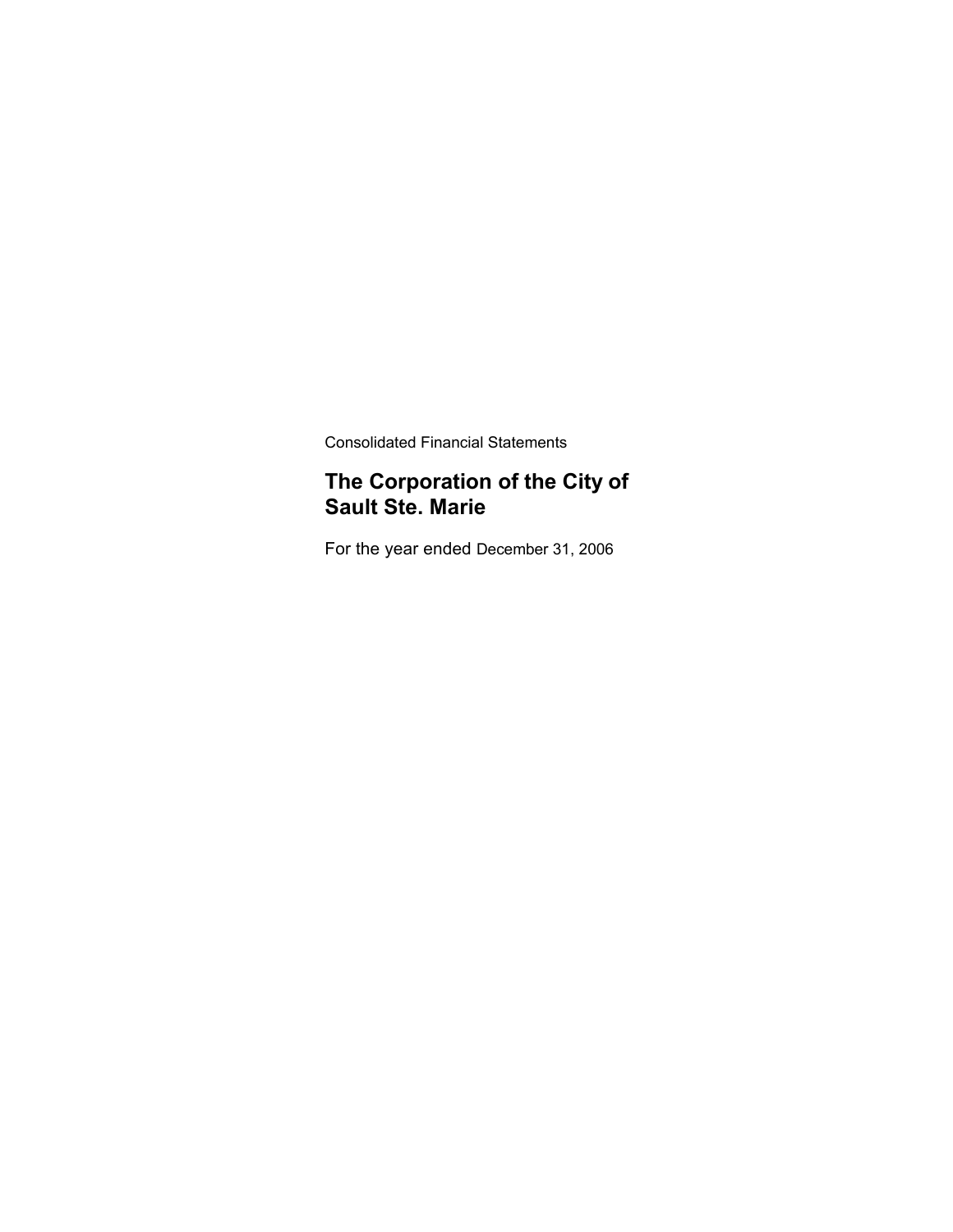Consolidated Financial Statements For the year ended December 31, 2006

### **The Corporation of the City of Sault Ste. Marie**

| Auditors' Report                                               |                |
|----------------------------------------------------------------|----------------|
| <b>Consolidated Statement of Financial Position</b>            |                |
| <b>Consolidated Statement of Financial Activities</b>          | $\overline{2}$ |
| <b>Consolidated Statement of Changes in Financial Position</b> | 3              |
| Summary of Significant Accounting Policies                     | $4 - 6$        |
| Notes to Consolidated Financial Statements                     | 7 - 15         |
| <b>Consolidated Schedule of Current Fund Operations</b>        | 16             |
| <b>Consolidated Schedule of Capital Fund Operations</b>        | 17             |
| Consolidated Schedule of Reserves and Reserve Funds            | 18             |
| Trust Funds                                                    |                |
| <b>Auditors' Report</b>                                        | 20             |
| <b>Statement of Financial Position</b>                         | 21             |
| <b>Statement of Continuity</b>                                 | 22             |
| <b>Notes to Financial Statements</b>                           | 23             |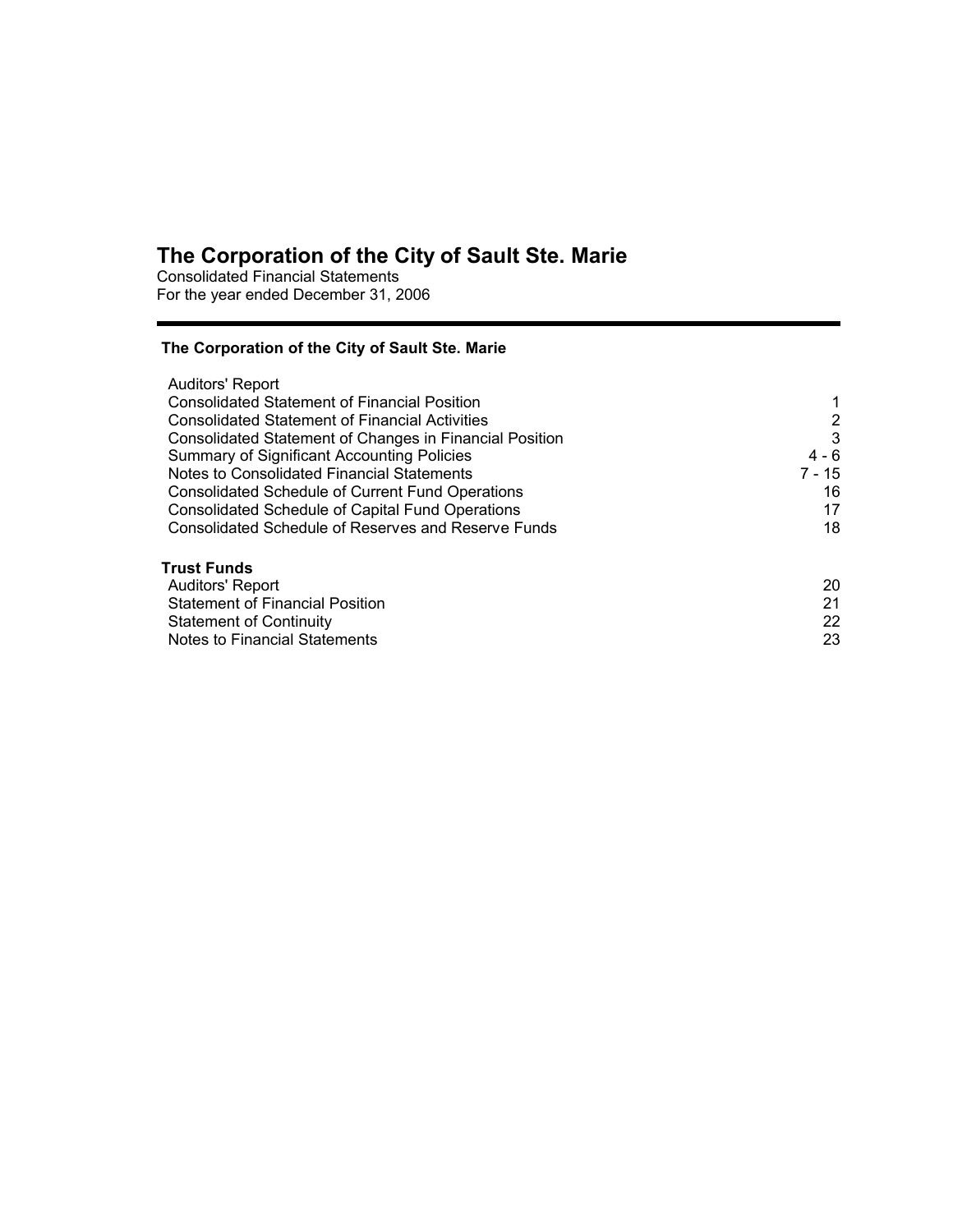### **Auditors' Report**

To the Members of Council, Inhabitants and Ratepayers of The Corporation of the City of Sault Ste. Marie

We have audited the consolidated statement of financial position of The Corporation of the City of Sault Ste. Marie as at December 31, 2006 and the consolidated statements of financial activities and changes in financial position for the year then ended. These financial statements are the responsibility of the Corporation's management. Our responsibility is to express an opinion on these financial statements based on our audit.

We conducted our audit in accordance with Canadian generally accepted auditing standards. Those standards require that we plan and perform an audit to obtain reasonable assurance whether the financial statements are free of material misstatement. An audit includes examining, on a test basis, evidence supporting the amounts and disclosures in the financial statements. An audit also includes assessing the accounting principles used and significant estimates made by management, as well as evaluating the overall financial statement presentation.

In our opinion, these consolidated financial statements present fairly, in all material respects, the financial position of The Corporation of the City of Sault Ste. Marie as at December 31, 2006 and the results of its operations and changes in financial position for the year then ended in accordance with Canadian generally accepted accounting principles.

The comparative figures for December 31, 2005 were audited by another firm of chartered accountants.

Chartered Accountants, Licensed Public Accountants

Sault Ste. Marie, Canada April 5, 2007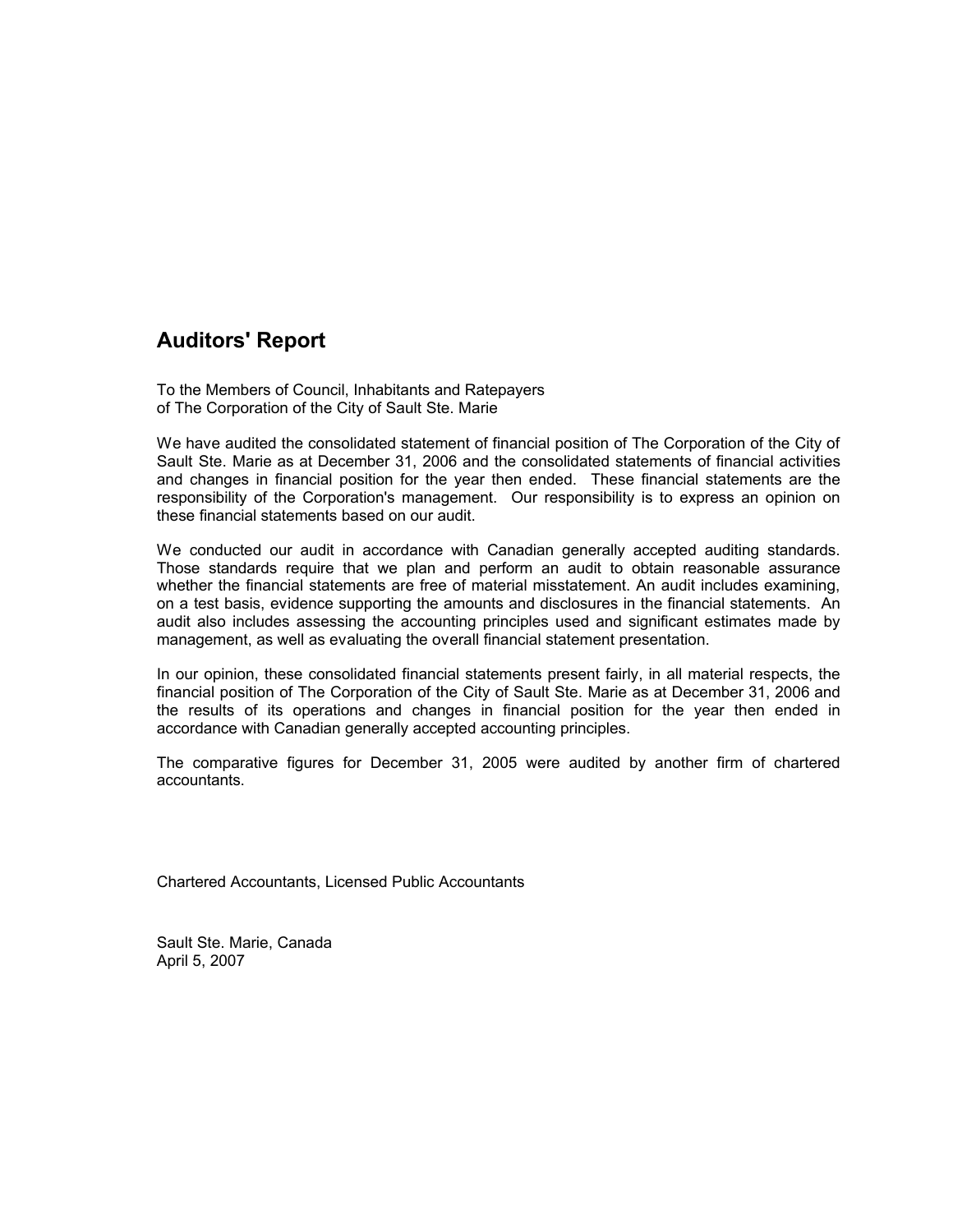Consolidated Statement of Financial Position

| December 31, 2006, with comparative figures for 2005                                                                                                                                                                                                                                                          | 2006                                                                                              | 2005                                                                                           |
|---------------------------------------------------------------------------------------------------------------------------------------------------------------------------------------------------------------------------------------------------------------------------------------------------------------|---------------------------------------------------------------------------------------------------|------------------------------------------------------------------------------------------------|
| <b>Assets</b>                                                                                                                                                                                                                                                                                                 |                                                                                                   |                                                                                                |
| <b>Financial Assets:</b><br>Cash and temporary investments<br>Taxes receivable<br>Temporary advances to trust funds<br>Accounts receivable<br>Other current assets                                                                                                                                            | \$28,079,161<br>5,639,698<br>41,864<br>20,865,152<br>1,151,537                                    | \$11,512,635<br>4,944,738<br>33, 145, 163<br>645,477                                           |
| <b>Non-financial assets:</b><br>Inventories<br>Investment in PUC Inc. (note 8)                                                                                                                                                                                                                                | 55,777,412<br>2,177,466<br>60,033,667<br>\$117,988,545                                            | 50,248,013<br>1,987,332<br>60,202,301<br>\$112,437,646                                         |
| <b>Liabilities</b><br>Accounts payable and accrued liabilities<br>Temporary advances from trust funds<br>Future employee benefit obligations (note 15)<br>Deferred revenue - obligatory reserve funds (note 3)<br>Landfill closure and post closure liability (note 16)<br>Net long term liabilities (note 4) | \$24,427,504<br>22,965,328<br>2,153,259<br>10,115,684<br>18,329,293                               | \$21,054,643<br>116,148<br>22,454,061<br>2,737,522<br>11,709,422<br>23,031,325                 |
| <b>Municipal position:</b><br>Current fund (note 5)<br>Capital fund (note 5)<br>Reserves and reserve funds<br>Investment in PUC Inc.<br>Amounts to be recovered (Note 6)                                                                                                                                      | 77,991,068<br>3,413,424<br>(14, 874, 878)<br>42,835,569<br>60,033,667<br>91,407,782<br>51,410,305 | 81,103,121<br>1,967,546<br>(7,098,795)<br>33,458,281<br>60,202,301<br>88,529,333<br>57,194,808 |
| Net municipal position                                                                                                                                                                                                                                                                                        | 39,997,477<br>\$117,988,545                                                                       | 31,334,524<br>\$112,437,645                                                                    |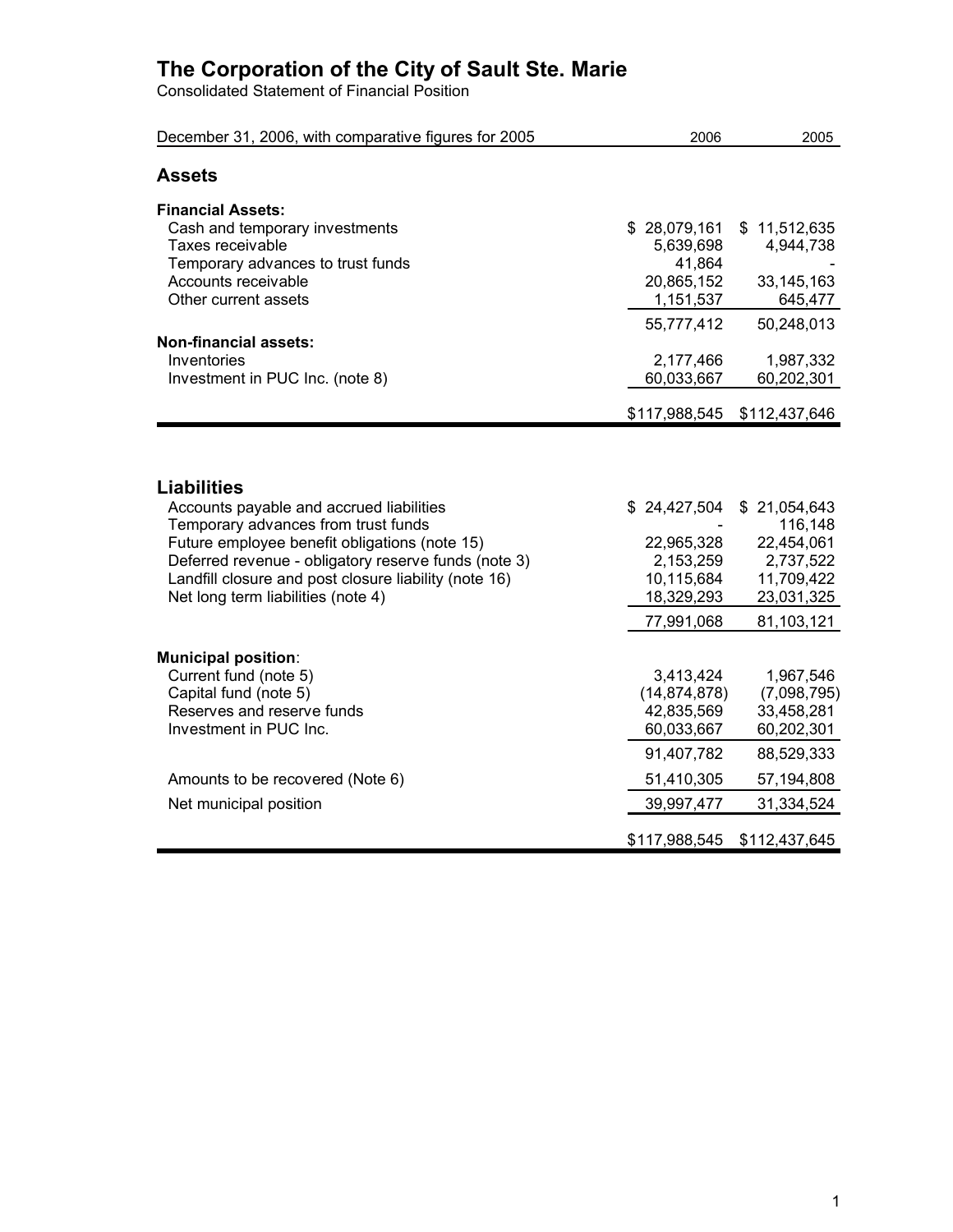Consolidated Statement of Financial Activities

| Year ended December 31, 2006, with comparative figures for 2005 | 2006                    |      | 2005               |
|-----------------------------------------------------------------|-------------------------|------|--------------------|
| Revenues:                                                       |                         |      |                    |
|                                                                 | \$                      | \$   |                    |
| Property taxation<br>Taxation from other governments            | 78,702,981<br>4,315,172 |      | 74,489,809         |
|                                                                 | 44,063,256              |      | 4,431,398          |
| Fees and user charges                                           | 61,801,755              |      | 40,520,871         |
| Government grants                                               |                         |      | 61,662,179         |
| Investment income                                               | 5,442,883               |      | 4,760,660          |
| Other                                                           | 3,778,518               |      | 3,720,922          |
| Obligatory reserve fund revenue recognized                      | 1,545,889               |      |                    |
| Deferred user charges recognized                                | 19,901                  |      | 1,146,042          |
|                                                                 | 199,670,355             |      | 190,731,881        |
| Expenditures:                                                   |                         |      |                    |
| Current:                                                        |                         |      |                    |
| General government                                              | 14,674,291              |      | 12,203,037         |
| <b>Protection services</b>                                      | 30,102,074              |      | 28,202,931         |
| <b>Transportation services</b>                                  | 25,220,983              |      | 23,247,863         |
| <b>Environmental services</b>                                   | 13,084,349              |      | 17,810,936         |
| Health services                                                 | 6,483,649               |      | 6,377,135          |
| Social and family services                                      | 33,057,320              |      | 31,628,666         |
| Social housing                                                  | 2,122,284               |      | 2,015,005          |
|                                                                 |                         |      | 10,677,003         |
| Recreation and cultural services                                | 12,085,083              |      |                    |
| Planning and development                                        | 3,709,599               |      | 4,935,341          |
|                                                                 | 140,539,632             |      | 137,097,917        |
| Capital:                                                        |                         |      |                    |
| General government                                              | 853,042                 |      | 632,646            |
| <b>Protection services</b>                                      | 126,910                 |      | 1,304,266          |
| <b>Transportation services</b>                                  | 17,786,674              |      | 16,564,151         |
| <b>Environmental services</b>                                   | 14,775,316              |      | 34,735,585         |
| Health services                                                 | 502,116                 |      | 493,501            |
| Social and family services                                      |                         |      | 52,746             |
| Recreational and cultural services                              | 16,026,247              |      | 11,762,260         |
| Planning and development                                        | 228,833                 |      | 350,846            |
|                                                                 |                         |      |                    |
|                                                                 | 50,299,138              |      | 65,896,001         |
| Total expenditures                                              | 190,838,770             |      | 202,993,918        |
|                                                                 |                         |      |                    |
| Excess (deficiency) of revenue over expenditures                |                         |      |                    |
| before government business enterprise                           | 8,831,585               |      | (12, 262, 037)     |
| PUC Inc. operating results                                      | (168, 634)              |      | (657, 270)         |
| Net revenues (expenditures) for the year                        | 8,662,951               |      | (12, 919, 307)     |
|                                                                 |                         |      |                    |
| Change in amounts to be recovered:                              |                         |      |                    |
| Debt principal repayments                                       | (4,702,032)             |      | (3,415,451)        |
| Change in liabilities for post employment                       |                         |      |                    |
| benefits and landfill closure and post-closure                  | (1,082,470)             |      | 2,948,892          |
|                                                                 | (5,784,502)             |      | (466, 559)         |
| Change in fund balances for the year                            | 2,878,449               |      | (13, 385, 866)     |
| Fund balances, beginning of year                                | 88,529,333              |      | <u>101,915,199</u> |
|                                                                 |                         |      |                    |
| Fund balances, end of year                                      | \$<br>91,407,782        | - \$ | 88,529,333         |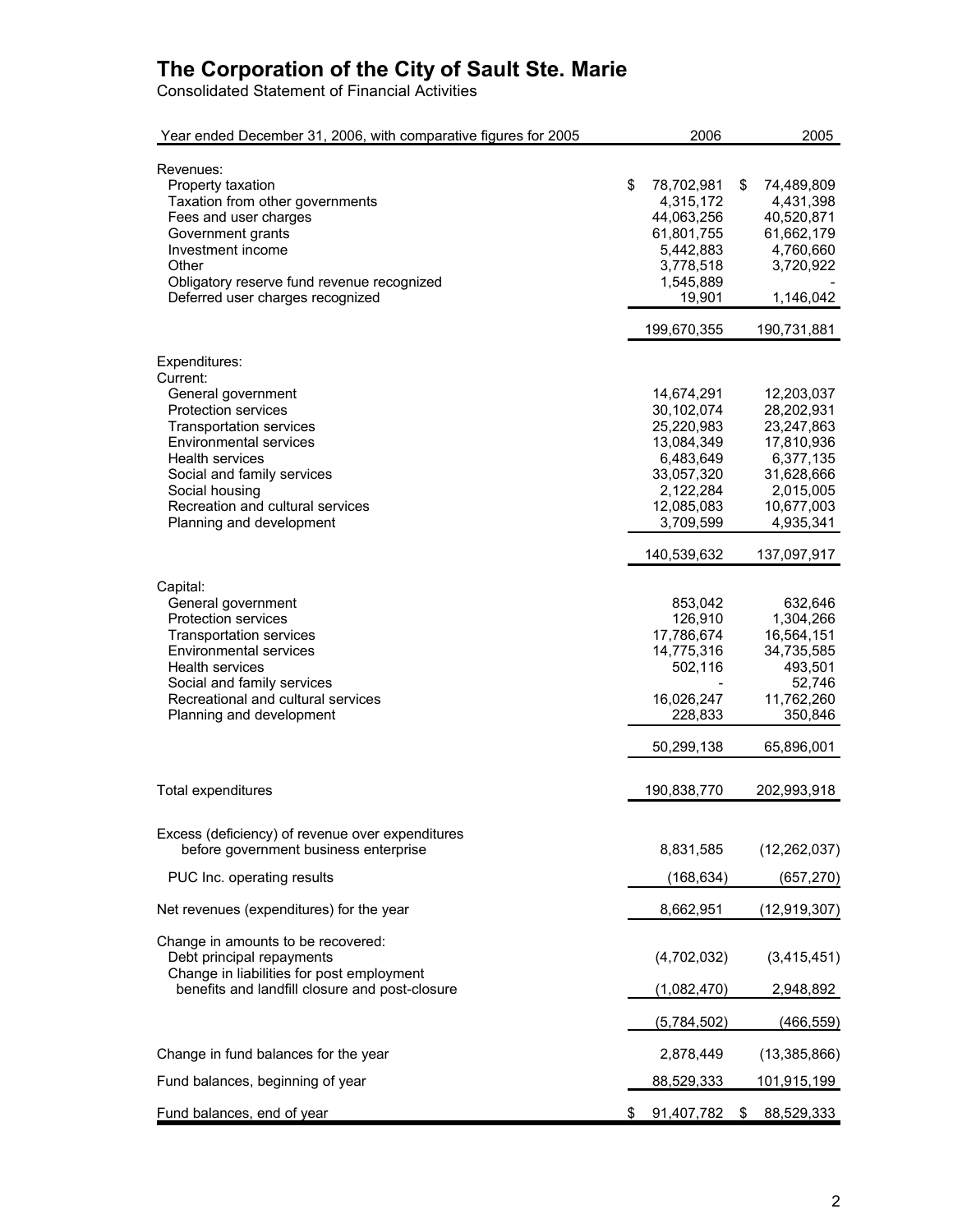Consolidated Statement of Changes in Financial Position

| Year ended December 31, 2006, with comparative figures for 2005                                                                                                                                                                                                                                                                                                                                      | 2006                                                                                                       | 2005                                                                                              |
|------------------------------------------------------------------------------------------------------------------------------------------------------------------------------------------------------------------------------------------------------------------------------------------------------------------------------------------------------------------------------------------------------|------------------------------------------------------------------------------------------------------------|---------------------------------------------------------------------------------------------------|
| Cash flows from operating activities:<br>Net revenues (expenditures) for the year                                                                                                                                                                                                                                                                                                                    | \$<br>8,662,951                                                                                            | \$ (12, 919, 307)                                                                                 |
| Items not involving cash<br>PUC Inc. operating results<br>Future employee benefit obligations<br>Landfill closure                                                                                                                                                                                                                                                                                    | 168,634<br>511,268<br>(1,593,738)                                                                          | 657,270<br>418,309<br>2,530,583                                                                   |
|                                                                                                                                                                                                                                                                                                                                                                                                      | 7,749,115                                                                                                  | (9,313,145)                                                                                       |
| Changes in non-cash working capital balances:<br>Decrease (increase) in taxes receivable<br>Decrease (increase) in accounts receivable<br>Decrease (increase) in other current assets<br>Decrease in temporary advances from trust funds<br>Increase in accounts payable and accrued liabilities<br>Increase (decrease) in deferred revenue - obligatory<br>reserve funds<br>Increase in inventories | (694, 960)<br>12,280,011<br>(506,060)<br>(158, 012)<br>3,372,861<br>(584, 263)<br>(190, 134)<br>13,519,443 | 1,328,222<br>(11, 766, 104)<br>98,023<br>179,289<br>9,339,163<br>915,624<br>(104, 203)<br>(9,986) |
| Net change in cash from operations                                                                                                                                                                                                                                                                                                                                                                   | 21,268,558                                                                                                 | (9,323,131)                                                                                       |
| Financing activities:<br>Repayment of long term liabilities                                                                                                                                                                                                                                                                                                                                          | (4,702,032)<br>(4,702,032)                                                                                 | (3, 415, 451)<br>(3, 415, 451)                                                                    |
| Net change in cash and cash equivalents                                                                                                                                                                                                                                                                                                                                                              | 16,566,526                                                                                                 | (12, 738, 582)                                                                                    |
| Cash and cash equivalents, beginning of year                                                                                                                                                                                                                                                                                                                                                         | 11,512,635                                                                                                 | 24,251,217                                                                                        |
| Cash and cash equivalents, end of year                                                                                                                                                                                                                                                                                                                                                               | \$28,079,161                                                                                               | \$11,512,635                                                                                      |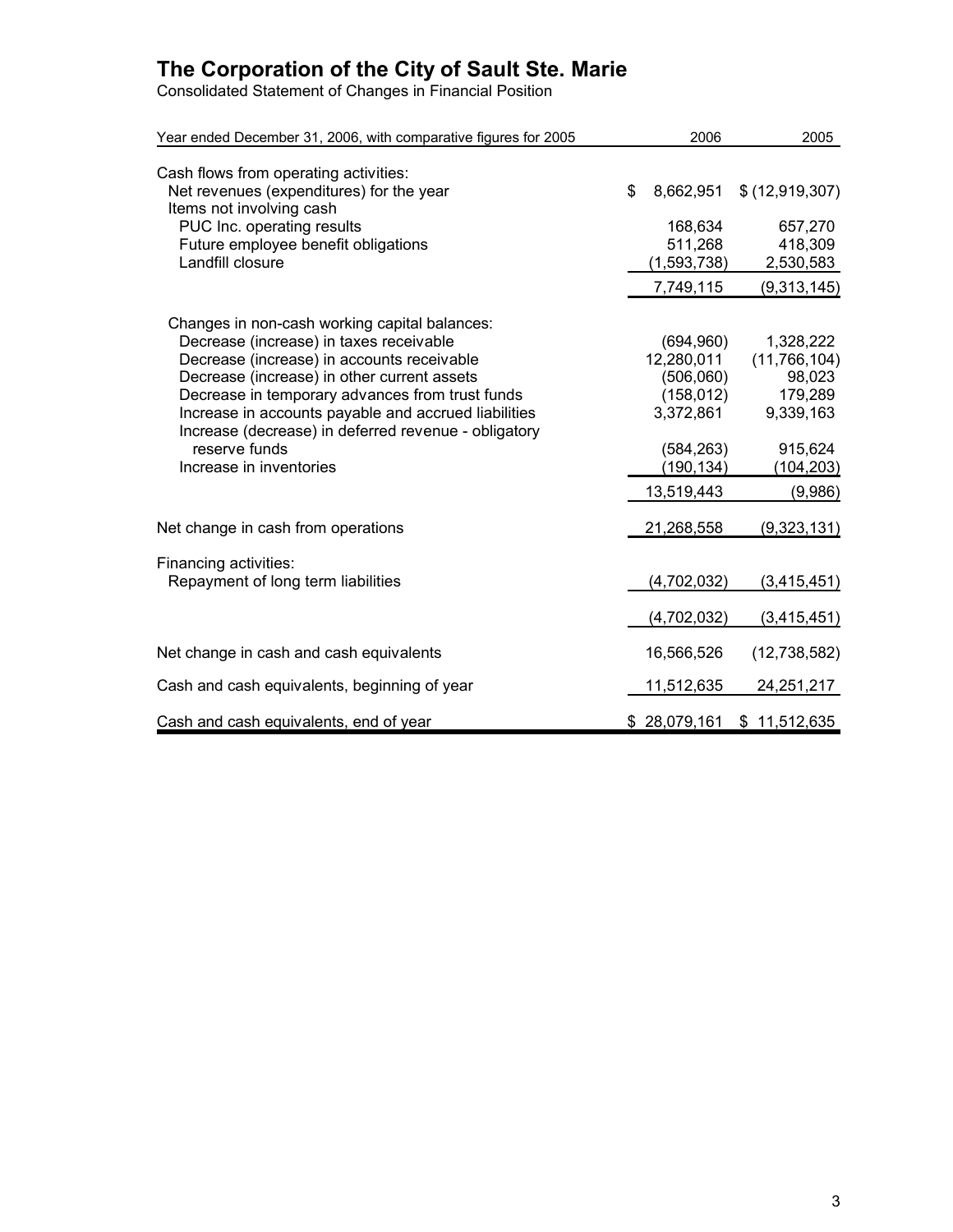Notes to Consolidated Financial Statements

### December 31, 2006

The City of Sault Ste. Marie is a municipality in the Province of Ontario, Canada. It conducts its operations guided by the provisions of provincial statutes such as the Municipal Act 2001, Municipal Affairs Act, Provincial Offenses Act and other related legislation.

### **1. Summary of significant accounting policies:**

The consolidated financial statements of The Corporation of the City of Sault Ste. Marie (the "City") are prepared by management in accordance with accounting principles generally accepted in Canada for local governments as recommended by the Public Sector Accounting Board of the Canadian Institute of Chartered Accountants. Significant aspects of the accounting policies adopted by The Corporation of The City of Sault Ste. Marie are as follows:

- (a) Reporting entity:
	- (i) Consolidated entities:

The consolidated financial statements reflect the assets, liabilities, revenues, expenditures and fund balances of the City of Sault Ste. Marie and include the activities of all Committees of Council and the Sault Ste. Marie Police Services Board. These financial statements also include the Sault Ste. Marie Public Library Board and the City of Sault Ste. Marie Public Utilities Commission. All interdepartmental and inter-organizational assets and liabilities and revenues and expenditures have been eliminated on consolidation.

(ii) Related entities:

The consolidated financial statements do not reflect the assets, liabilities, sources of financing, expenditures and the activities of the following Boards and enterprises which are not under the control of Council.

Algoma Health Unit District of Sault Ste. Marie Social Services Administration Board Board of Management of Queenstown, The Sault Ste. Marie Central Business District Improvement Area Board of Management of City Centre Business Improvement Area Sault Ste. Marie Region Conservation Authority

(iii) Equity accounting:

Government business enterprises and partnerships are separate legal entities which do not rely on the municipality for funding. Investments in government business enterprises are accounted for using the modified equity method. Under the modified equity basis, the business enterprise's accounting principles are not adjusted to conform with those of the City, and inter-organizational transactions and balances are not eliminated. The City's investment in PUC Inc. is a government business enterprise, and as such, it is reflected in the consolidated financial statements.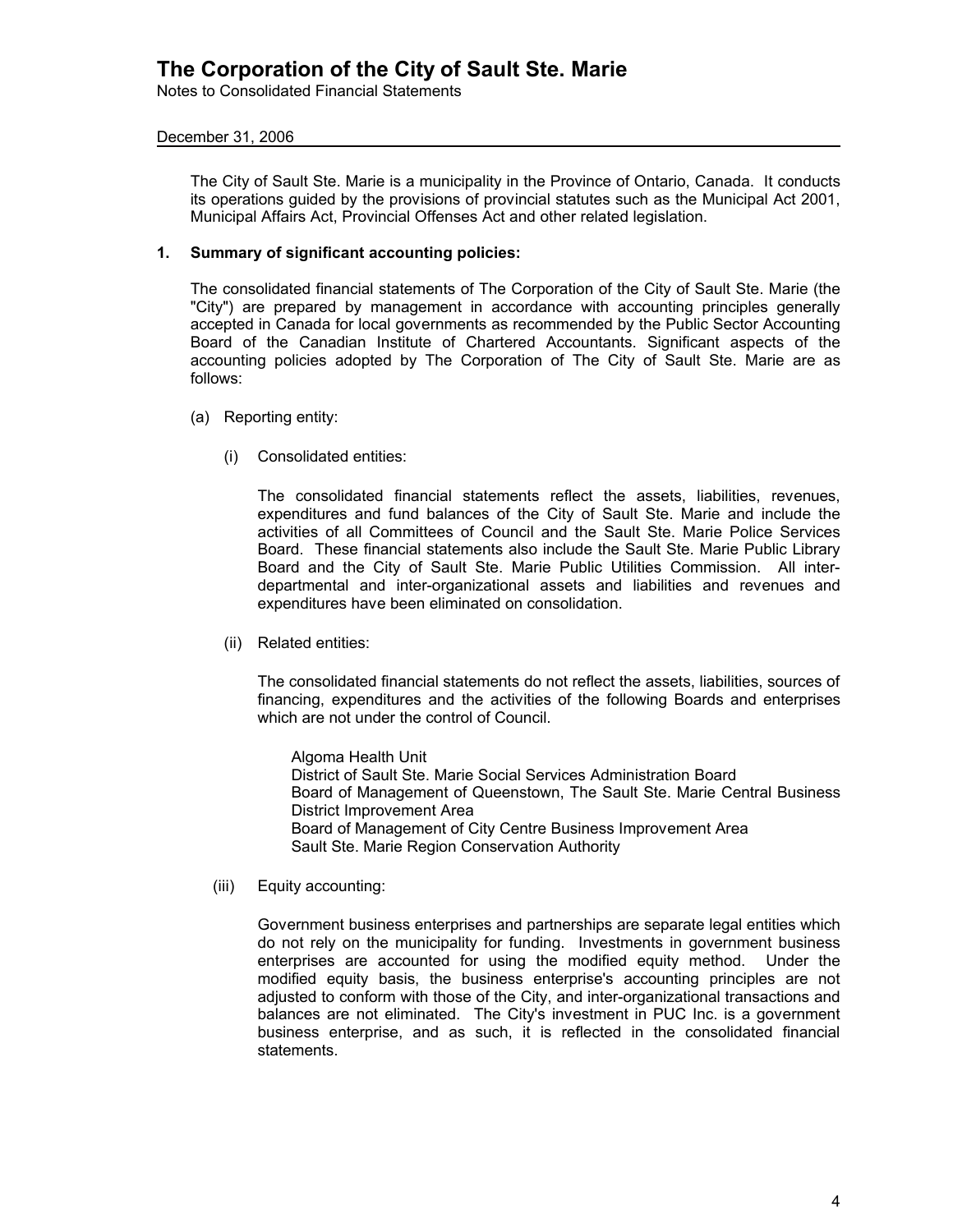Notes to Consolidated Financial Statements

December 31, 2006

#### **1. Summary of significant accounting policies: (continued)**

(b) Basis of accounting:

Revenues and expenditures are reported on the accrual basis of accounting. The accrual basis of accounting recognizes revenues as they become available and measurable; expenditures are recognized as they are incurred and measurable as a result of receipt of goods or services and the creation of a legal obligation to pay.

The consolidated statement of financial position reflects all of the financial assets and liabilities of the municipality. Financial assets are those assets which could provide resources to discharge existing liabilities or finance future operations. Municipal position represents the financial position of the municipality, and is the difference between its assets and liabilities. This provides information about the municipality's overall future revenue requirements and its ability to finance activities and meet its obligations.

(c) Fund accounting:

Funds within the consolidated financial statements consist of current, capital and reserve funds. Transfers between funds are recorded as adjustments to the appropriate municipal fund balance and interfund balances are eliminated.

Trust funds and their related operations administered by the City are not included in these financial statements, but are reported on separately on the Trust Funds Statement of Continuity and the Statement of Financial Position.

(d) Temporary investments:

Temporary investments are recorded at the lower of cost and market value.

(e) Inventories:

Inventories held for resale are stated at the lower of cost and net realizable value, while inventories of supplies are stated at lower of cost and replacement value.

(f) Capital assets:

The historical cost and accumulated amortization of capital assets are not recorded for municipal purposes. Capital assets are reported as a capital expenditure on the consolidated statement of financial activities in the period of acquisition.

(g) Amounts to be recovered:

Amounts to be recovered are reported in the municipal position on the consolidated statement of financial position. The balance represents the outstanding principal portion of unmatured long term liabilities, liabilities not yet due, and other future expenditures not yet levied on the ratepayers.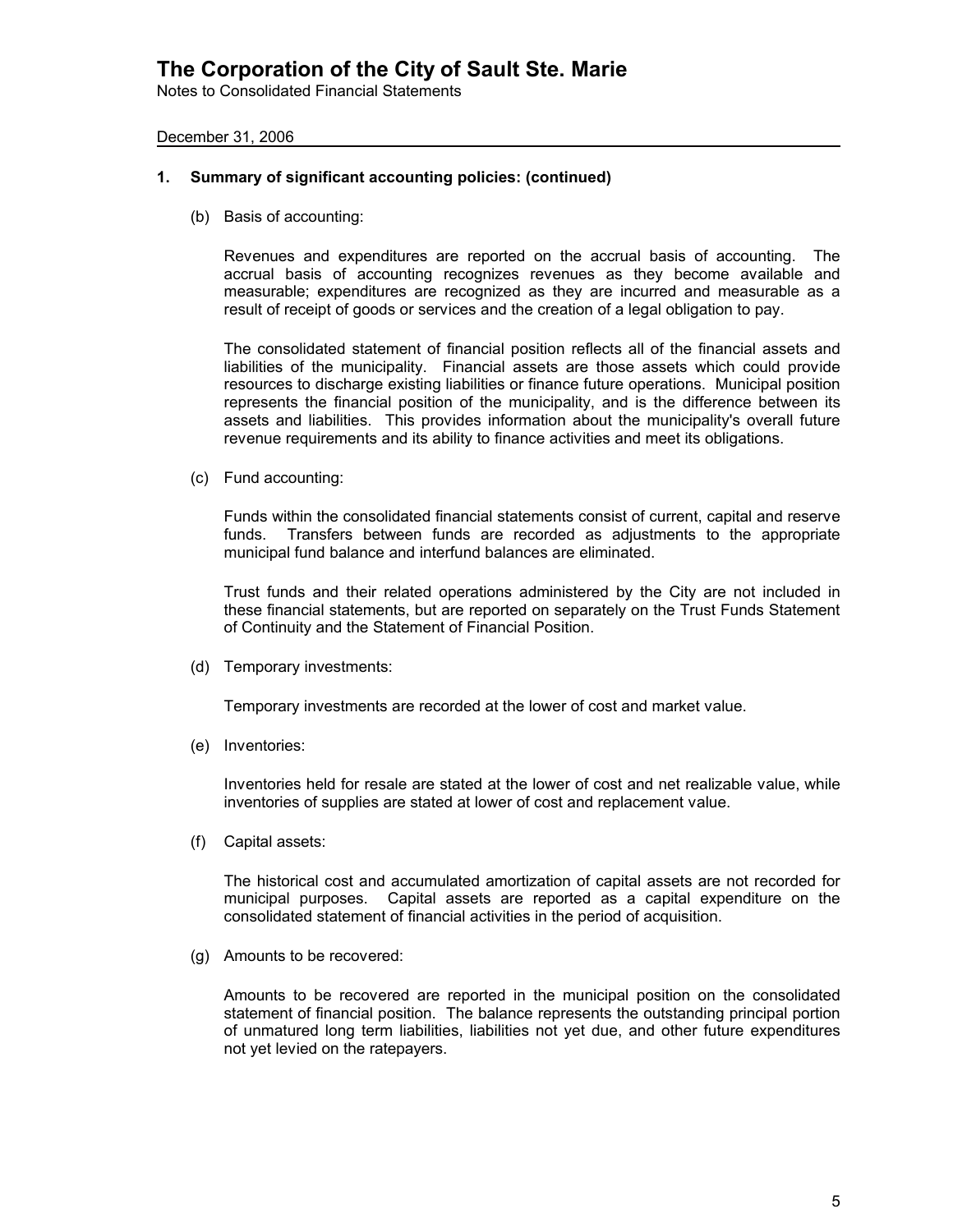Notes to Consolidated Financial Statements

December 31, 2006

#### **1. Summary of significant accounting policies: (continued)**

(h) Reserves and reserve funds:

Certain amounts, as approved by City Council, are set aside in reserves and reserve funds for future operating and capital purposes. Transfers to and/or from reserves and reserve funds are an adjustment to the respective fund when approved.

(i) Government grants:

Government grants are recognized in the financial statements as revenues in the period in which events giving rise to the grants occur, providing the grants are authorized, any eligibility criteria have been met, and reasonable estimates of the amounts can be made.

(j) Use of estimates:

The preparation of financial statements in accordance with generally accepted accounting principles for local governments in Canada requires management to make estimates and assumptions that affect the reported amounts of assets and liabilities and disclosure of contingent assets and liabilities at the date of the financial statements, and the reported amounts of revenues and expenditures during the reporting period. Actual results could differ from management's best estimates as additional information becomes available in the future.

(k) Pension and employee benefits:

The City accounts for its participation in the Ontario Municipal Employee Retirement Fund (OMERS), a multi-employer public sector pension fund, as a defined benefit plan.

Vacation entitlements are accrued for as entitlements are earned.

Sick leave benefits accrue to City employees at a rate of one and a half days per month. Unused sick days are banked and may be used in the future if sick leave is beyond yearly allocation. No cash payments are made for unused sick time upon termination or retirement.

Other post-employment benefits are accrued in accordance with the projected benefit method prorated on service and management's best estimate of salary escalation and retirement ages of employees. The discount rate used to determine the accrued benefit obligation was determined by reference to market interest rates at the measurement date on high-quality debt instruments with cash flows that match the timing and amount of expected benefit payments.

(l) Deferred revenue - obligatory reserve funds:

The City receives certain subdivider contributions and other revenues under the authority of provincial legislation and City by-laws. These funds, by their nature, are restricted in their use and, until applied to specific expenditures, are recorded as deferred revenue. Amounts applied to qualifying expenditures are recorded as revenue in the fiscal period they are expended.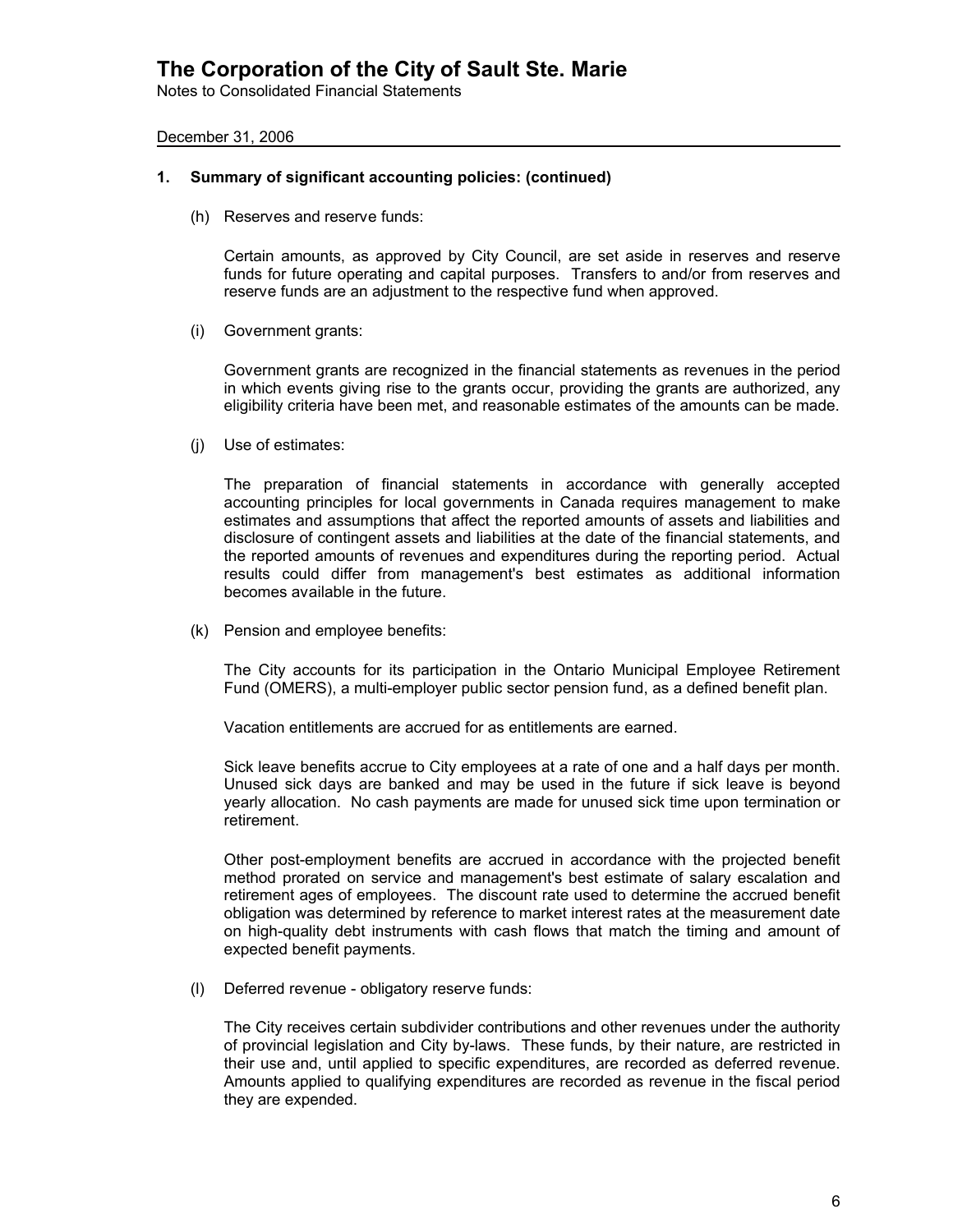Notes to Consolidated Financial Statements

### December 31, 2006

#### **1. Summary of significant accounting policies: (continued)**

(m) Taxation and related revenues:

Property tax billings are prepared by the City based on assessment rolls issued by the Municipal Property Assessment Corporation (MPAC). Tax rates are established annually by City Council, incorporating amounts to be raised for local services and amounts the city is required to collect on behalf of the Province of Ontario in respect of education taxes.

A normal part of the assessment process is the issue of supplementary assessment rolls which provide updated information with respect to changes in property assessment. Once a supplementary assessment roll is received, the City determines the taxes applicable and renders supplementary tax billings. Taxation revenues are recorded at the time tax billings are issued.

Assessments and the related property taxes are subject to appeal. Tax adjustments as a result of appeals are recorded when the result of the appeal process is known.

The City is entitled to collect interest and penalties on overdue taxes. These revenues are recorded in the period the interest and penalties are levied.

#### **2. Tax revenues:**

Property tax billings are prepared by the City based on an assessment roll prepared by the Municipal Property Assessment Corporation ("MPAC"), an agency of the Ontario government. All assessed property values in the City were reviewed and new values established based on a common valuation date which was used by the City in computing the property tax bills from 1998 to 2005. However, the property tax revenue and tax receivables of the City are subject to measurement uncertainty as a significant number of appeals submitted by ratepayers have yet to be heard.

The City has established a reserve for tax appeals in the amount of NIL (2005 - \$1,750,000). Any supplementary billing adjustments made necessary by the determination of such changes will be recognized in the fiscal year they are determined.

#### **3. Deferred revenue - obligatory reserve funds:**

The balances in the obligatory reserve funds of the City consist of:

|                                                                                                                                |    | 2006                                     |     | 2005                                       |
|--------------------------------------------------------------------------------------------------------------------------------|----|------------------------------------------|-----|--------------------------------------------|
| <b>Obligatory Reserve Funds:</b><br>Development charges act<br><b>Provincial Gas Tax</b><br><b>Federal Gas Tax</b><br>Parkland | \$ | 394,018<br>599,716<br>823,655<br>335,870 | \$. | 376,189<br>577,710<br>1,453,990<br>329,633 |
|                                                                                                                                | S  | 2,153,259                                |     | 2,737,522                                  |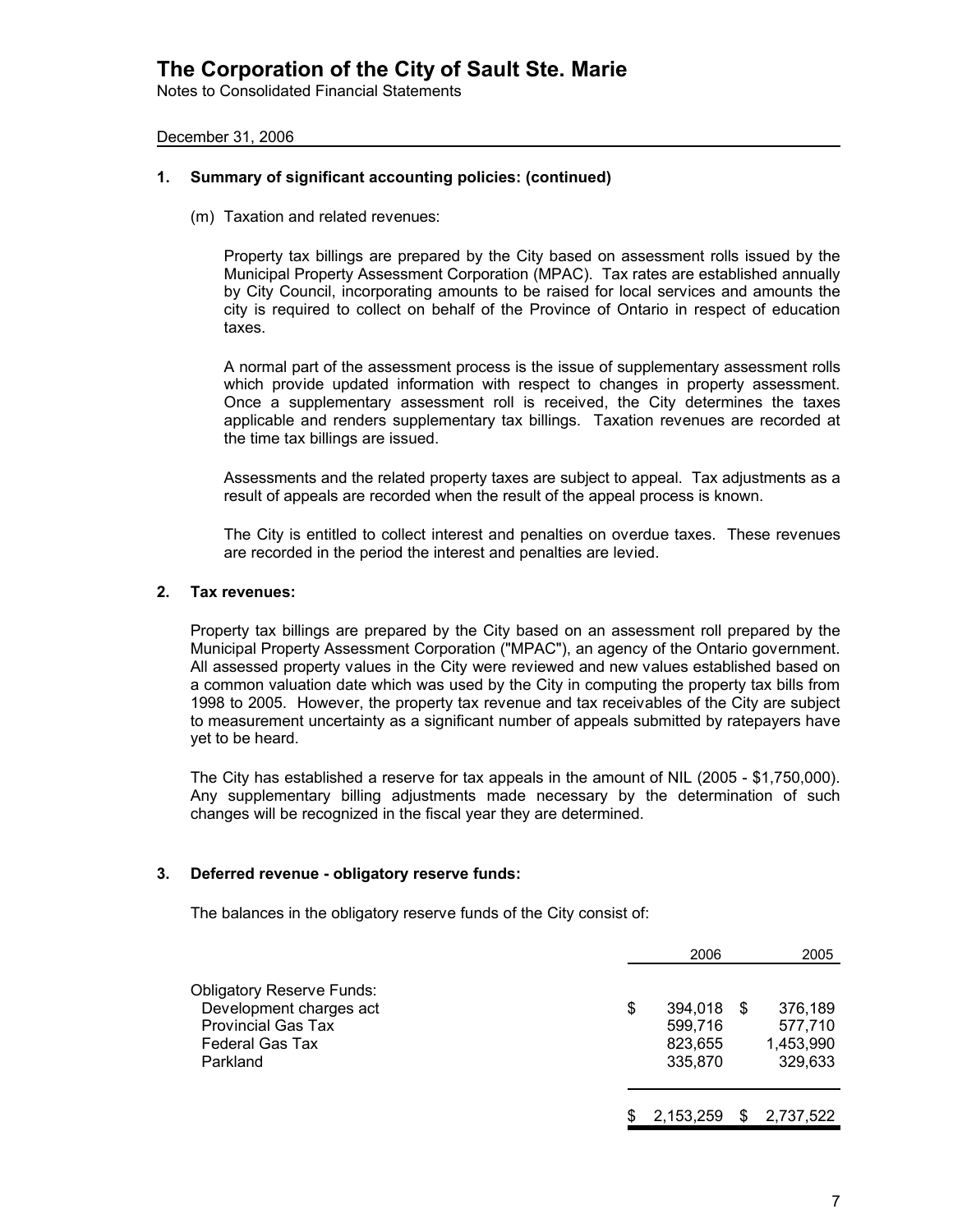Notes to Consolidated Financial Statements

### December 31, 2006

| 4. | Long-term liabilities:                           | 2006                      | 2005 |
|----|--------------------------------------------------|---------------------------|------|
|    | Total long term obligations incurred by the City | \$18,329,293 \$23,031,325 |      |

Principal payments due on net long term obligations for the next five fiscal years and thereafter are as follows:

|                                                                            | 2007<br>To 2011 | 2012<br>To 2016        | 2017 and<br>Thereafter                  | Total                   |
|----------------------------------------------------------------------------|-----------------|------------------------|-----------------------------------------|-------------------------|
| From general municipal revenues\$10,306,768<br>From benefitting landowners | 593,997         | \$4,457,801<br>198,452 | \$2,772,275<br>$\overline{\phantom{0}}$ | \$17,536,844<br>792,449 |
|                                                                            | \$10,900,765    | \$4,656,253            | \$2,772,275                             | \$18,329,293            |

The annual principal and interest payments required to service the long term obligations of the municipality are within the annual debt repayment limit prescribed by the Ministry of Municipal Affairs and Housing.

The long term obligations issued in the name of the City have received approval of the Ontario Municipal Board for those approved on or before December 31, 1992. Those approved after January 1, 1993 have been approved by by-law.

The above long-term debt has various maturity dates and interest rates ranging from due on demand to 2020 and 0% to 8.07% respectively.

Interest paid in the year and included in current expenditures is \$1,034,642 (2005- \$1,219,533).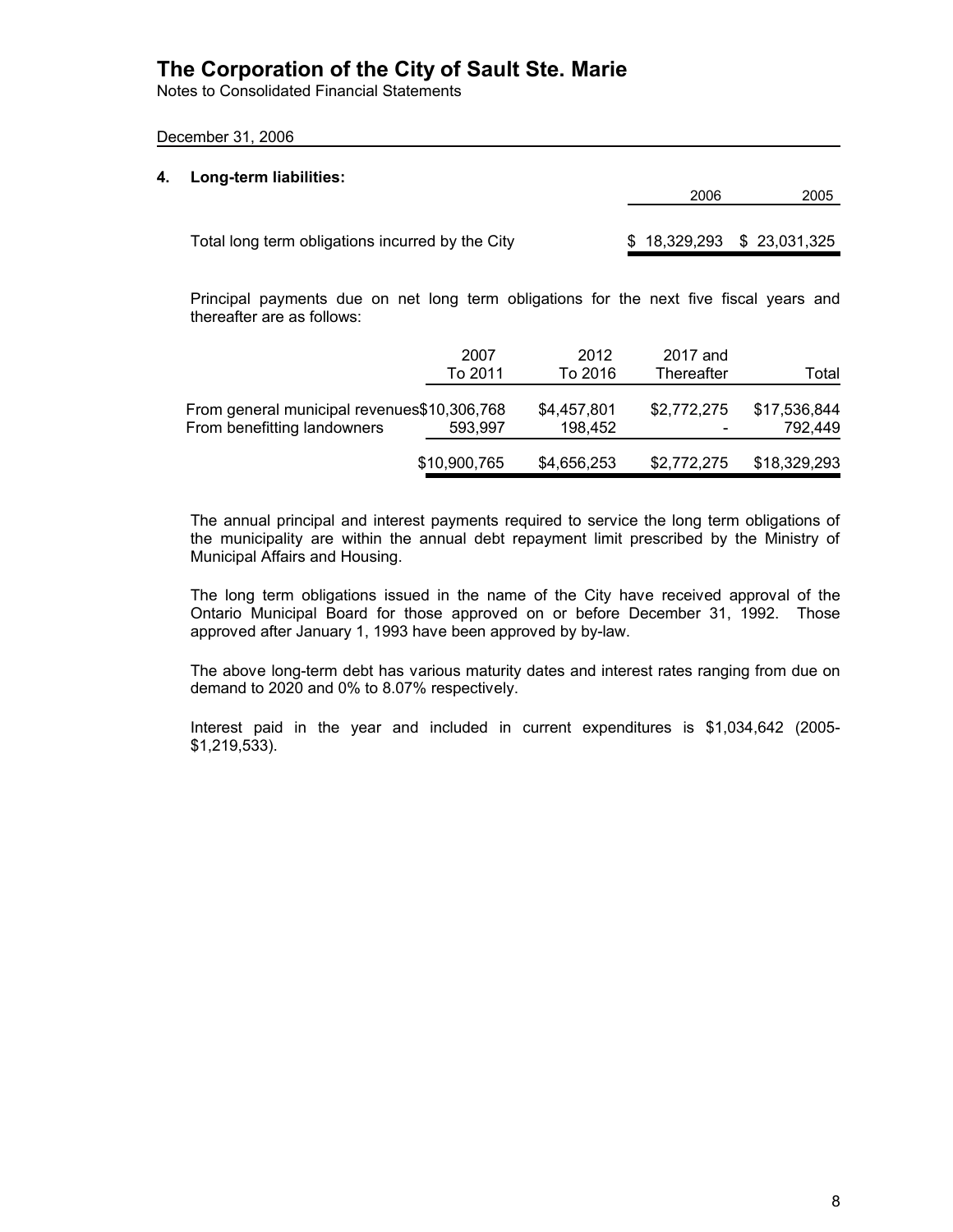Notes to Consolidated Financial Statements

December 31, 2006

| 5. | <b>Municipal fund balances:</b>                             |                |      |              |
|----|-------------------------------------------------------------|----------------|------|--------------|
|    |                                                             | 2006           |      | 2005         |
|    | Current fund for the reduction of taxation or user charges: |                |      |              |
|    | City of Sault Ste. Marie                                    | \$<br>822,988  | - \$ | 432,011      |
|    | Library                                                     | 91,252         |      | 45,850       |
|    | <b>Public Utilities Commission</b>                          | 2,499,184      |      | 1,489,685    |
|    |                                                             | 3,413,424      |      | 1.967.546    |
|    | Unfinanced capital outlay                                   | (14, 874, 878) |      | (7,098,795)  |
|    | Reserves                                                    | 24,334,726     |      | 16,736,714   |
|    | Reserve funds                                               | 18,500,843     |      | 16,721,567   |
|    | Net investment in PUC Inc.                                  | 60,033,667     |      | 60,202,301   |
|    |                                                             | 87,994,358     |      | 86,561,787   |
|    |                                                             | \$91,407,782   |      | \$88,529,333 |
|    |                                                             |                |      |              |

The unfinanced capital outlay will be funded by way of debenture debt of approximately \$12 million with the balance being funded through general revenues within the term of Council.

The balance available for the general reduction of taxation for the fiscal year ending December 31, 2006 has been reduced by an amount of \$9,347,003 (2005 - \$380,788) transferred to reserves as authorized by a resolution of Council on April 10, 2007 (2005 - April 25,2006). Had this reduction not been made, the amount available for general reduction of taxation would have been \$10,169,989 (2005 - \$812,799).

#### **6. Amounts to be recovered:**

|                                                                                                                  | 2006                                   | 2005                                   |
|------------------------------------------------------------------------------------------------------------------|----------------------------------------|----------------------------------------|
| Net long term liabilities<br>Future employee benefits obligations<br>Landfill closure and post closure liability | 18,329,293<br>22,965,328<br>10,115,684 | 23,031,325<br>22,454,061<br>11,709,422 |
|                                                                                                                  |                                        | $$51,410,305$ $$57,194,808$            |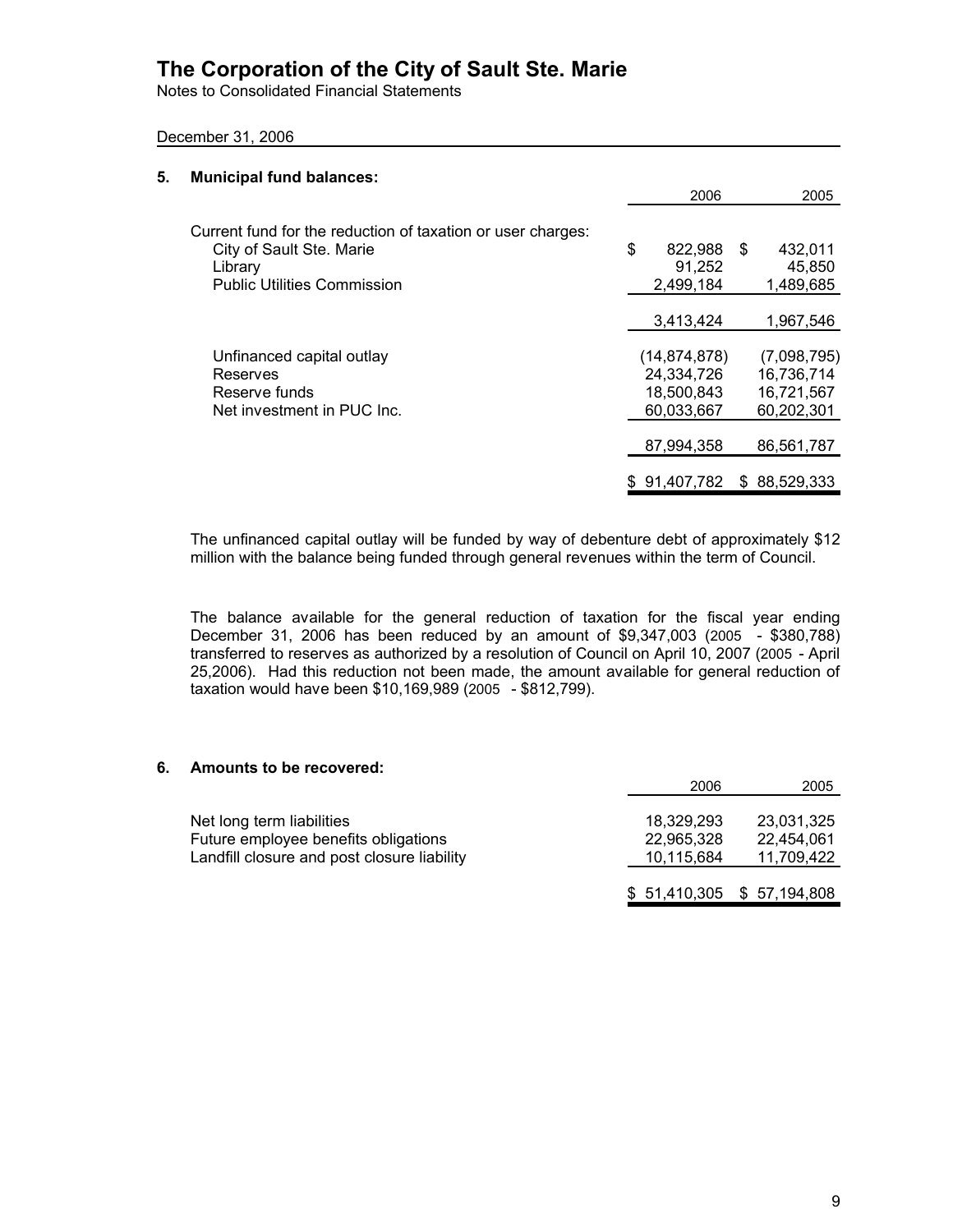Notes to Consolidated Financial Statements

### December 31, 2006

### **7. Expenditures by object:**

The following is a summary of current and capital expenditures for the year reported on the consolidated statement of financial activities by the object of expenditure:

|                                       | 2006            | 2005              |
|---------------------------------------|-----------------|-------------------|
| Current:                              |                 |                   |
| Salaries, wages and employee benefits | \$71,487,854    | \$ 68,158,031     |
| Materials                             | 18.708.895      | 16.870.021        |
| Contracted services                   | 20,720,037      | 23,789,851        |
| Rents and financial expenses          | 421,329         | 193,347           |
| Interest on long term debt            | 1,034,642       | 1,219,534         |
| Transfer payments                     | 28,166,875      | 26,867,133        |
|                                       | \$140,539,632   | \$137,097,917     |
| Capital:                              |                 |                   |
| <b>Materials</b>                      | \$<br>3,039,224 | 2,590,480<br>- SS |
| Contracted services                   | 47,259,914      | 63.305.521        |
|                                       | \$50.299.138    | \$65,896,001      |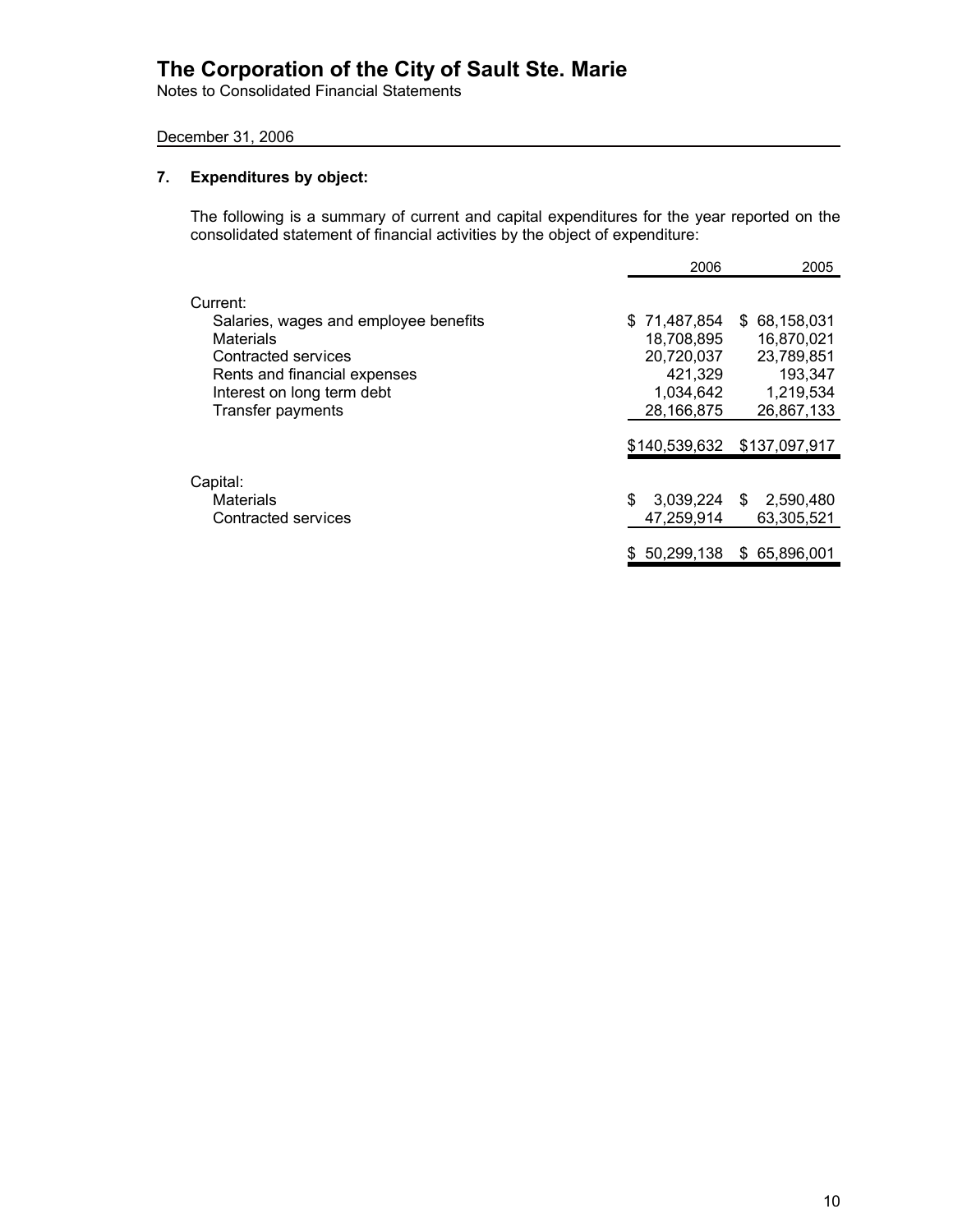Notes to Consolidated Financial Statements

### December 31, 2006

### **8. Investment in PUC Inc.:**

PUC Inc. is a business enterprise of the City, and is accounted for on a modified equity basis.

PUC Inc. is incorporated under the laws of the Province of Ontario and provides municipal electrical distribution and other services to the residents of Sault Ste. Marie. The City owns 100% of the outstanding shares of PUC Inc. The note payable of \$15,240,000 is unsecured, bears interest at 8.5% per annum, and is payable one year after demand. The note payable of \$25,000,000 is unsecured, bears interest at rates negotiated periodically, and is payable one year after demand.

|                                                      |    | 2006                    |    | 2005                  |
|------------------------------------------------------|----|-------------------------|----|-----------------------|
| Financial position:                                  |    |                         |    |                       |
| <b>Current assets</b>                                | S. | 24,732,506              | \$ | 30,891,393            |
| Future income tax assets                             |    | 659,207                 |    | 671,782               |
| Capital assets                                       |    | 43,484,252              |    | 43,387,291            |
| Regulatory assets                                    |    | 1,217,901               |    | 3,807,614             |
|                                                      |    | \$70,093,866            | \$ | 78,758,080            |
|                                                      |    |                         |    |                       |
| <b>Current liabilities</b>                           | \$ | 9,041,298               | S  | 17,590,629            |
| Employee future benefit obligations<br>Notes payable |    | 1,018,901<br>40,240,000 |    | 965,150<br>40,240,000 |
| <b>Total liabilities</b>                             |    | 50,300,199              |    | 58,795,779            |
| Shareholder's equity                                 |    | 19,793,667              |    | 19,962,301            |
| <b>Total Liabilities and Equity</b>                  |    | \$70,093,866            | \$ | 78,758,080            |
| Results of operations:                               |    |                         |    |                       |
| Revenues                                             |    | \$64,682,531            |    | \$70,587,325          |
| Expenditures                                         |    | 64,784,568              |    | 71,195,645            |
| Provision for payment in lieu of taxes               |    | (66,597)                |    | (48,950)              |
| Net income (loss) for the year                       | \$ | $(168, 634)$ \$         |    | (657, 270)            |
| The City's investment in PUC Inc. is comprised of:   |    |                         |    |                       |
| Common shares                                        | \$ | 6,098,248               | \$ | 6,098,248             |
| Special shares                                       |    | 14,620,000              |    | 14,620,000            |
| Retained earnings (deficit)                          |    | (924,581)               |    | (755,947)             |
| Equity, end of year                                  |    | 19,793,667              |    | 19,962,301            |
|                                                      |    | 40,240,000              |    | 40,240,000            |
| Notes receivable                                     |    |                         |    |                       |
| Net Investment in PUC Inc.                           |    | 60,033,667              | \$ | 60,202,301            |

### **9. Pension agreements:**

The City makes contributions to the Ontario Municipal Employees Retirement Fund (OMERS), which is a multi-employer plan, on behalf of all permanent, full-time members of its staff. This plan is a defined benefit plan which specifies the amount of the retirement to be received by the employees based on the length of service and rates of pay.

The amount contributed to OMERS for 2006 was \$3,707,530 (2005 - \$3,208,138).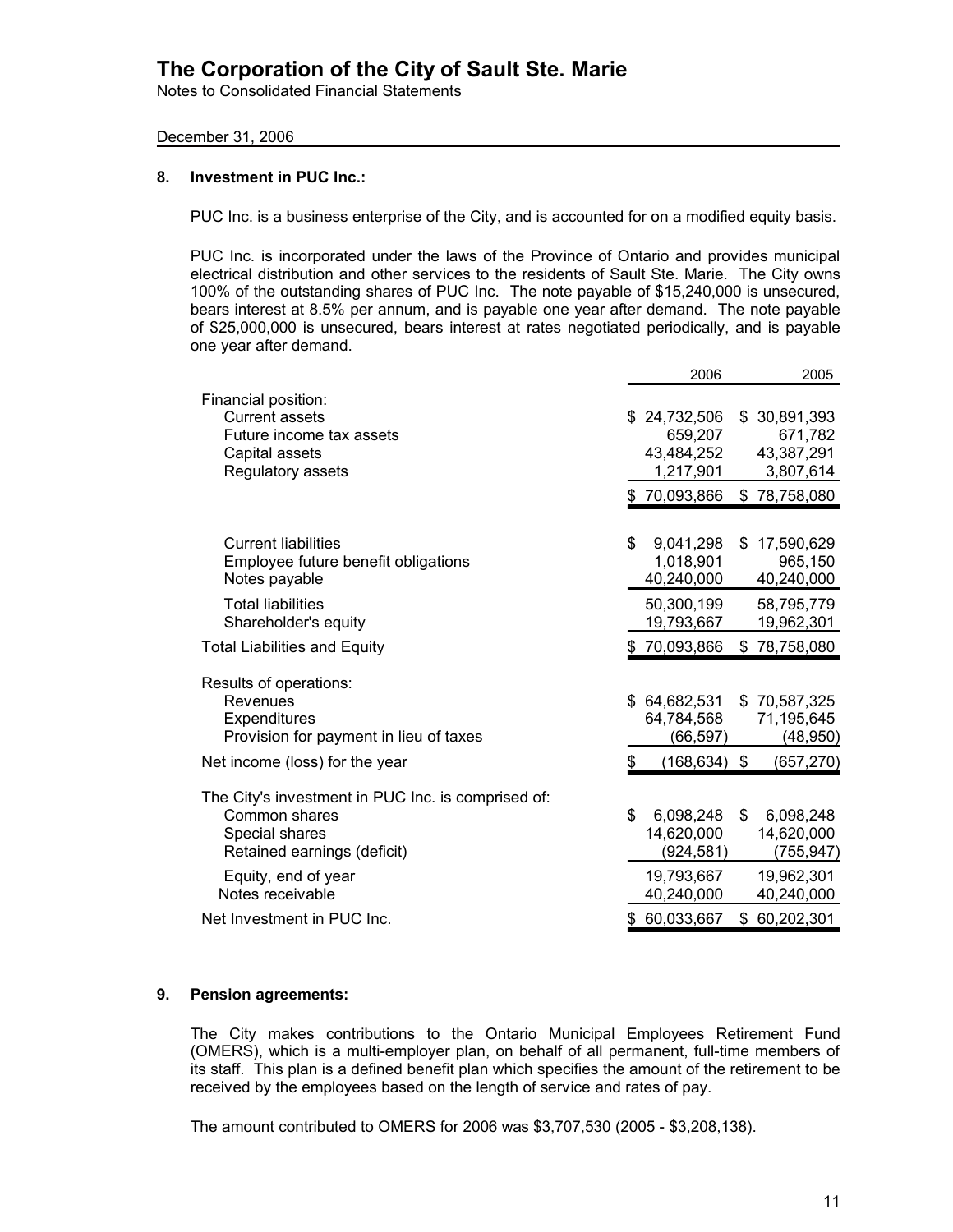Notes to Consolidated Financial Statements

### December 31, 2006

### **10. Budget amounts:**

Under accounting principles generally accepted for local governments in Canada, budget amounts are to be reported on the consolidated statement of financial activities for comparative purposes. The 2006 budget amounts for the City, approved by Council, have been restated to conform to the basis of preparation of the revenues and expenditures on the Consolidated Schedule of Current Fund Operations.

City Council completes separate budget reviews for its operating and capital budgets each year. The approved operating budget for 2006 is reflected on the Consolidated Schedule of Current Fund Operations. For capital spending, budgets are set for individual projects and funding for these activities is determined annually and made by transfers from reserve funds and by the application of applicable grants or other funds available to apply to capital projects. During 2006, Council approved, net transfers totalling \$4,737,315 (2005 - \$7,915,806) from reserves and reserve funds for capital projects. As many capital projects are carried out over one or more years, it is not practical to present annualized budget information on the Consolidated Schedule of Capital Fund Operations.

### **11. Operations of school boards:**

During 2006, the City collected and transferred property taxes totalling \$23,848,775 (2005 - \$25,037,869) on behalf of area school boards.

### **12. Trust funds:**

The trust funds administered by the City amounting to \$5,883,806 (2005 - \$5,645,582) are presented in a separate financial statement of trust fund balances and operations. As such balances are held in trust by the City for the benefit of others, they are not presented as part of the City's financial position or financial activities. At December 31, 2006, the trusts fund balances are comprised of:

|                                    |    | 2006      |   | 2005      |
|------------------------------------|----|-----------|---|-----------|
| Cemetery care and maintenance      | \$ | 3,879,036 | S | 3,732,814 |
| Pre-need assurance                 |    | 1,310,747 |   | 1,190,220 |
| Transit employees pension          |    | 558,855   |   | 559,256   |
| <b>Historic Sites</b>              |    | 9.129     |   | 27,975    |
| Heritage SSM                       |    | 53,029    |   | 50,957    |
| Ontario Home Renewal Program       |    | 66,554    |   | 75,741    |
| Ontario Home Renewal Plan (Rental) |    | 6.456     |   | 8,619     |
|                                    |    |           |   |           |
|                                    | S  | 5.883.806 |   | 5,645,582 |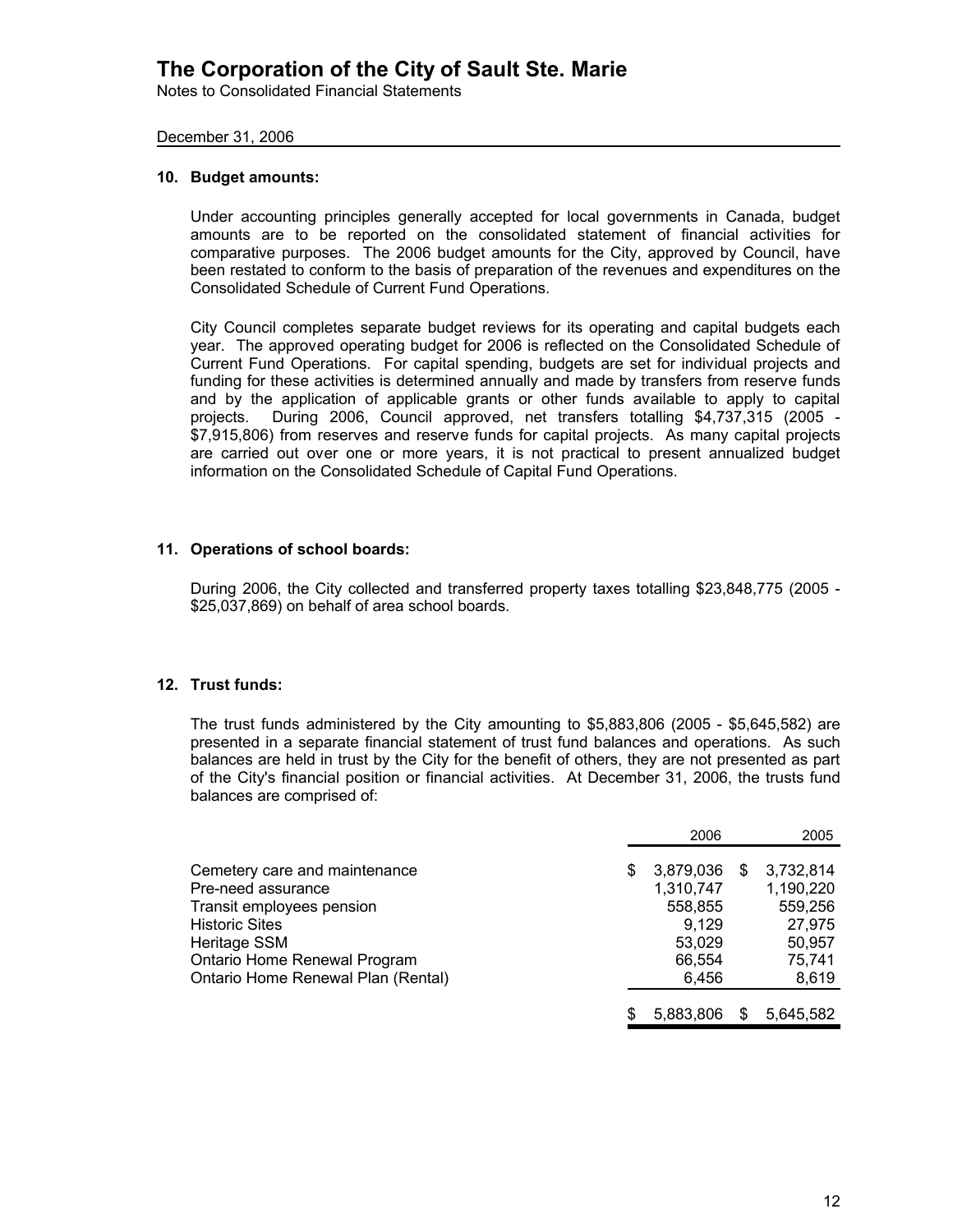Notes to Consolidated Financial Statements

### December 31, 2006

### **13. Commitments:**

The City has committed to providing funding of \$27,500,000, as of 2008, to a proposed new hospital for Sault Ste. Marie. A reserve fund has been designated to accumulate \$2,100,000 per year plus investment income. Of the annual contribution to the reserve fund, \$1,100,000 is to be levied upon the taxpayers of Sault Ste. Marie, while the other \$1,000,000 is derived from the City's share of Charity Casino revenues.

The City has entered into a ten year lease ending May 14, 2010 for premises rental at base annual amounts of \$663,652 plus additional rent designed to offset landlord costs. A sublease to a commercial sub-tenant is structured to provide sufficient funds to meet the City's obligation under the head lease.

The City has entered into contracts for upgrading the East End Sewage Treatment Plant at an estimated cost of \$52,794,000 and the constuction of a Sports and Entertainment Centre at an estimated cost of \$25,040,400. The East End Sewage Treatment Plant funding is approximately 40% by the City, of which \$8,500,000 will be funded by debt issue. The remaining 60% will be funded by grants from the Province. The Sports and Entertainment Centre funding is approximately 70% by the City, of which \$13,000,000 will be funded by debt issue. The remaining 30% is funded by federal and provincial grants.

### **14. Contingent liabilities:**

The City has been named in litigation matters, the outcome of which is not determinable and accordingly, no provision has been made for them in these financial statements. Should any loss result from these claims, such loss would be charged to operations in the year of resolution.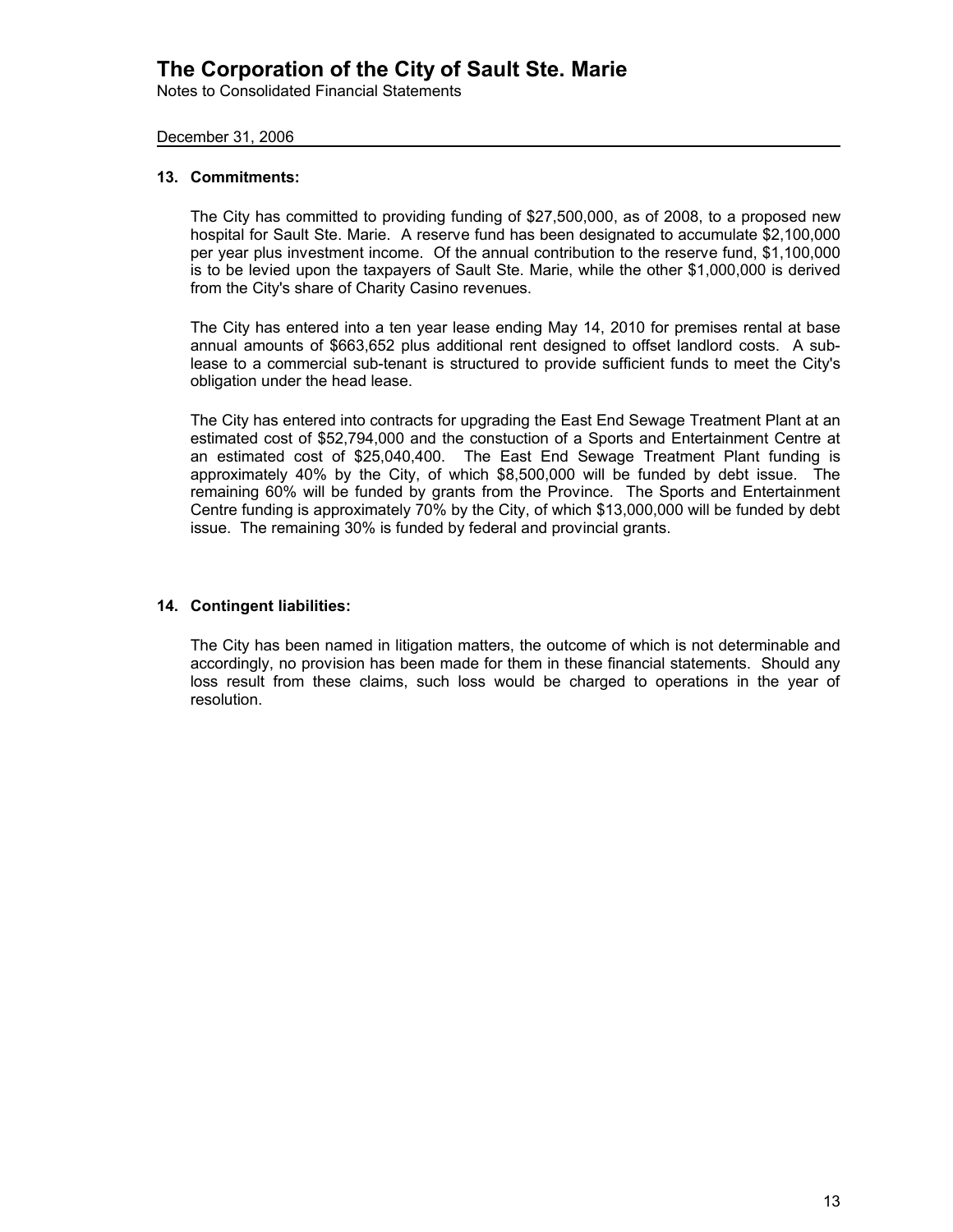Notes to Consolidated Financial Statements

### December 31, 2006

#### **15. Future employee benefit obligations:**

Employee future benefits are liabilities of the City to its employees and early retirees for the following benefits earned but not taken as at December 31, 2006:

|                                                                                                                             | 2006                                           |   | 2005                                           |
|-----------------------------------------------------------------------------------------------------------------------------|------------------------------------------------|---|------------------------------------------------|
| Future payments required to W.S.I.B.<br>Post employment and post retirement benefits<br>Vacation pay<br>Sick leave benefits | 9,832,893<br>6.959.254<br>5.454.550<br>718.631 | S | 9,792,835<br>6,517,131<br>5.201.549<br>942.546 |
|                                                                                                                             | \$22,965,328 \$22,454,061                      |   |                                                |

(i) Post employment and post retirement benefits:

The City provides non-pension benefits to employees and retirees until they reach 65 years of age. The values that follow have been estimated based upon employee data available during the actuarial review which was completed as at December 31, 2005.

The benefit liability continuity is as follows:

|                                                              | 2006                            |    | 2005                            |
|--------------------------------------------------------------|---------------------------------|----|---------------------------------|
| Accrued benefit obligation, January 1<br>Expense<br>Payments | 6,517,131<br>755.507<br>313.384 | S. | 6,148,287<br>673.177<br>304,333 |
|                                                              | 6,959,254                       |    | \$ 6,517,131                    |

(ii) Significant assumptions:

Discount rate 5.25% (previously 6%) Health cost increase 5%-8% It is estimated that a 1% increase in assumed trend rates would increase this liability by approximately \$832,555, while a 1% decrease would reduce the liability by \$729,847.

(iii) Accrued sick leave:

Sick leave benefits accrue to City employees at a rate of one and a half days per month. Unused sick days are banked and may be used in the future if sick leave is beyond yearly allocation. No cash payments are made for unused sick time upon termination or retirement.

(iv) Accrued vacation pay:

Accrued vacation pay represents the liability for vacation entitlements earned by employees but not taken as at December 31, 2006.

(v) Future payments for Worker's Safey and Insurance Board (WSIB):

Under the provisions of the Workplace Safety and Insurance Board Act the City has elected to be treated as a Schedule 2 employer and remits payments to the WSIB as required to fund current disability payments. An actuarial estimate of future liabilities has been completed and forms the basis for the estimated liability.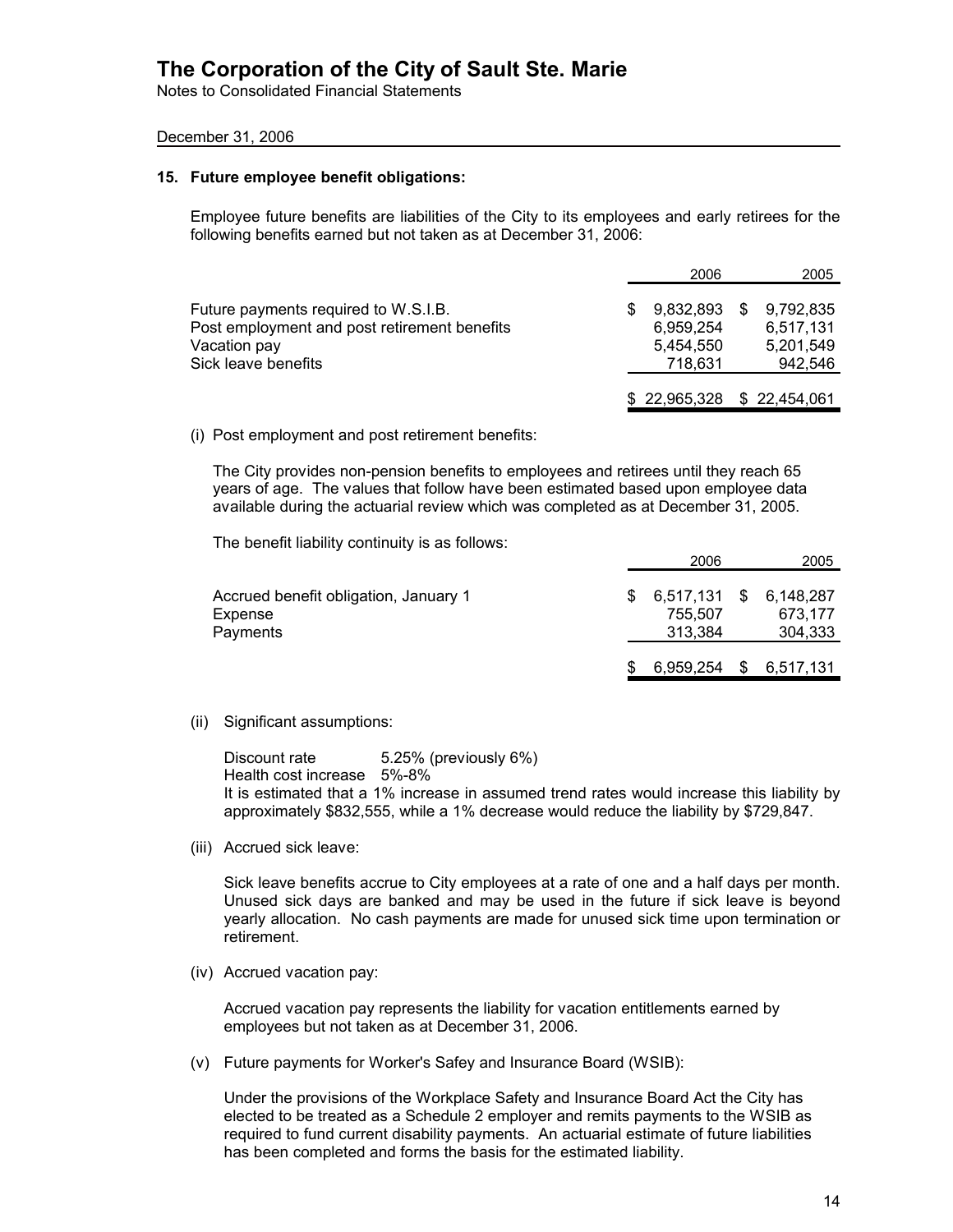Notes to Consolidated Financial Statements

December 31, 2006

### **16. Landfill closure and post closure liability:**

The Environmental Protection Act sets out the regulatory requirements to properly close and maintain all active and inactive landfill sites. Under environmental law, there is a requirement for closure and post closure care of solid waste landfill sites. This requirement is to be provided for over the estimated life of the landfill site based on usage.

Landfill closure and post closure care requirements have been defined in accordance with industry standards and include final covering and landscaping of the landfill, pumping of ground water and leachates from the site, and ongoing environmental monitoring, site inspection and maintenance. The reported liability is based on estimates and assumptions with respect to events extending over a sixty year period using the best information available to management. Future events may result in significant changes to the estimated total expenditures, capacity used or total capacity and the estimated liability, and would be recognized prospectively, as a change in estimate, when applicable.

The City operates one primary landfill site, the 5th Line Landfill. The site has capacity of approximately 3,000,000 metric tons with approximately 662,000 metric tons of remaining capacity. At current average fill rates, the site has a remaining operating life of approximately 11.5 years (extended one year from previous estimates).

It is estimated that the total net present value of the cost to close and maintain the 5th Line Landfill site is approximately \$12,980,000 (2005 - \$15,260,000). At December 31, 2006, an amount of \$10,115,684 (2005 - \$11,709,422) with respect to landfill closure and post-closure liabilities has been accrued. The City has established a reserve to contribute to the cost of closing and maintaining the landfill site.

The City is currently reviewing future solid waste disposal options which may extend the operating life of the landfill.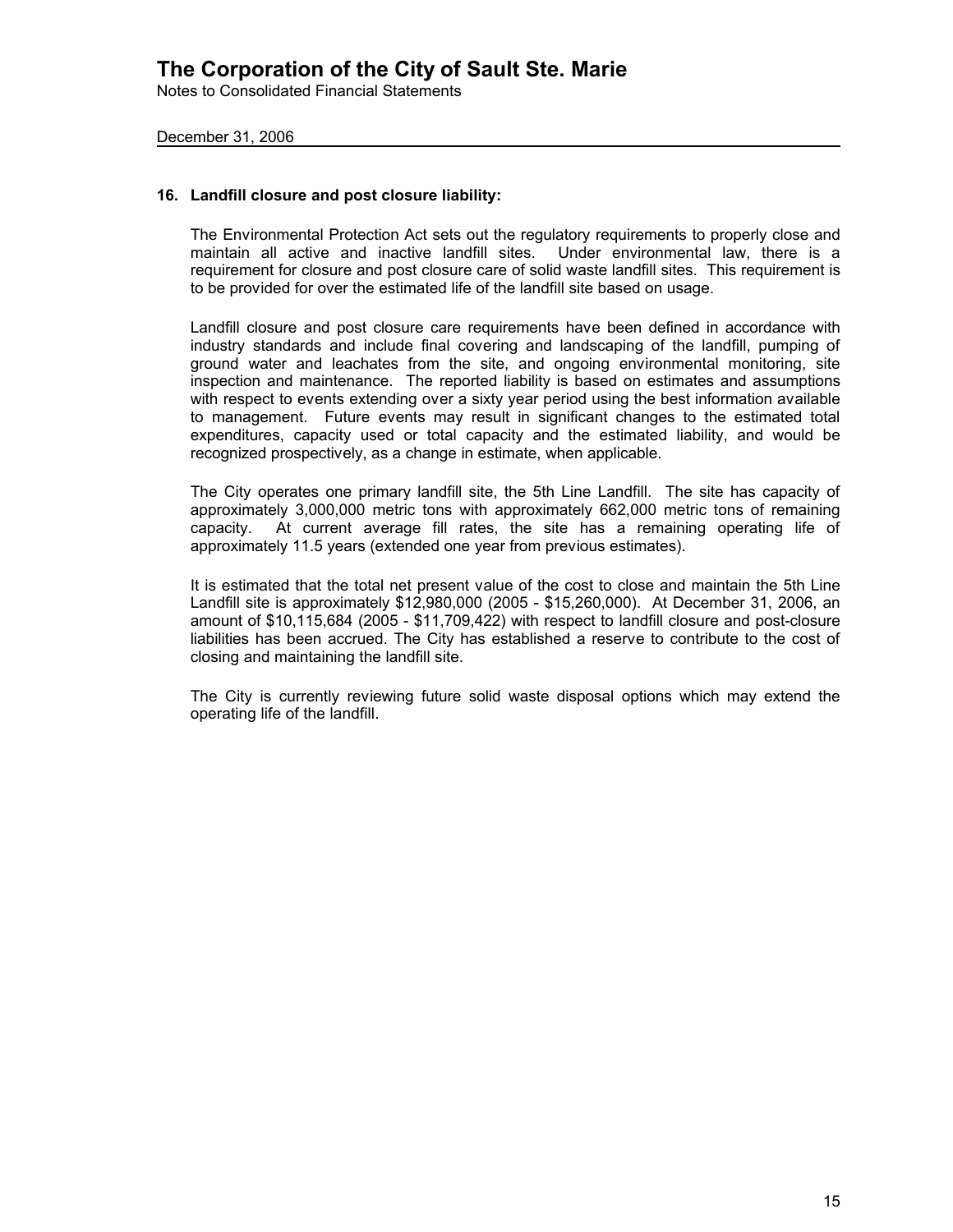Consolidated Schedule of Current Fund Operations

| Year ended December 31, 2006, with comparative figures for 2005 | 2006            | 2006            | 2005            |
|-----------------------------------------------------------------|-----------------|-----------------|-----------------|
|                                                                 | <b>Budget</b>   | Actual          | Actual          |
|                                                                 | (Unaudited)     |                 |                 |
| Revenue:                                                        |                 |                 |                 |
| Property taxation                                               | \$78,424,468    | \$78,702,981    | \$74,489,809    |
| Taxation from other governments                                 | 4,446,785       | 4,315,172       | 4,431,398       |
| Fees and user charges                                           | 42,180,064      | 44,063,256      | 40,520,871      |
| Government grants                                               | 31,247,550      | 45,964,572      | 29,405,676      |
| Investment income                                               | 4,086,000       | 4,743,626       | 4,294,788       |
| Other                                                           | 1,493,438       | 2,950,883       | 2,859,649       |
|                                                                 | 161,878,305     | 180,740,490     | 156,002,191     |
| Expenditures:                                                   |                 |                 |                 |
| General government                                              | 11,653,633      | 14,674,291      | 12,203,037      |
| <b>Protection services</b>                                      | 29,828,380      | 30,102,074      | 28,202,931      |
| <b>Transportation services</b>                                  | 23,772,473      | 25,220,983      | 23,247,863      |
| <b>Environmental services</b>                                   | 15,743,113      | 13,084,349      | 17,810,936      |
| Health services                                                 | 6,169,995       | 6,483,649       | 6,377,135       |
| Social and family services                                      | 32,212,392      | 33,057,320      | 31,628,666      |
| Social Housing                                                  | 2,129,175       | 2,122,284       | 2,015,005       |
| Recreation and cultural services                                | 10,821,647      | 12,085,083      | 10,677,003      |
| Planning and development                                        | 2,811,965       | 3,709,599       | 4,935,341       |
|                                                                 | 135, 142, 773   | 140,539,632     | 137,097,917     |
|                                                                 |                 |                 |                 |
| Net revenues for the year                                       | 26,735,532      | 40,200,858      | 18,904,274      |
| Financing and transfers:                                        |                 |                 |                 |
| Debt principal repayments                                       | 3,151,032       | 4,702,032       | 3,415,451       |
| Change in landfill closure liability                            |                 | 1,593,738       | (2,530,583)     |
| Change in future employee benefit obligation                    |                 | (511, 268)      | (418, 309)      |
| Transfers to capital fund operations                            | 16,437,220      | 19,555,132      | 14,921,307      |
| Transfers to reserves and reserve funds                         | 7,343,412       | 13,415,346      | 4,208,206       |
|                                                                 | 26,931,664      | 38,754,980      | 19,596,072      |
| Change in fund balance for the year                             | (196, 132)      | 1,445,878       | (691, 798)      |
| Current fund, beginning of the year                             | 1,967,548       | 1,967,546       | 2,659,344       |
| Current fund, end of the year                                   | \$<br>1,771,416 | \$<br>3,413,424 | \$<br>1,967,546 |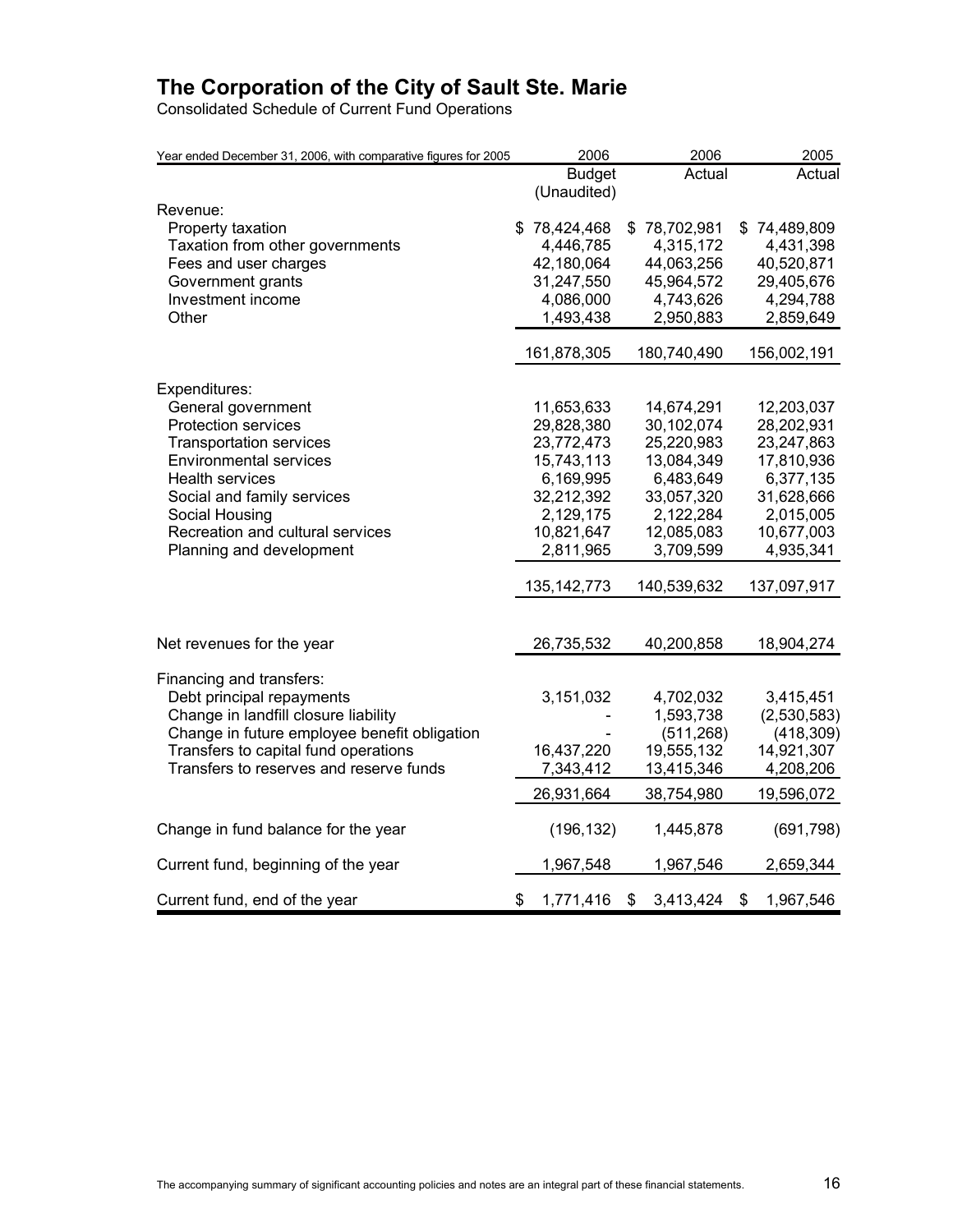Consolidated Schedule of Capital Fund Operations

| Year ended December 31, 2006 with comparative figures for 2005                                                                                                                                                                                               |                                                                                                  | 2006   | 2005                                                                                                         |
|--------------------------------------------------------------------------------------------------------------------------------------------------------------------------------------------------------------------------------------------------------------|--------------------------------------------------------------------------------------------------|--------|--------------------------------------------------------------------------------------------------------------|
| Revenues:<br>Government grants<br>Transfer from obligatory reserve fund<br>Other<br>Deferred user charges recognized                                                                                                                                         | \$15,837,183<br>1,545,889<br>827,635                                                             | 19,901 | \$32,256,503<br>861,273<br>1,166,514                                                                         |
|                                                                                                                                                                                                                                                              | 18,230,608                                                                                       |        | 34,284,290                                                                                                   |
| Expenditures:<br>General government<br><b>Protection services</b><br><b>Transportation services</b><br><b>Environmental services</b><br><b>Health services</b><br>Social and family services<br>Recreation and cultural services<br>Planning and development | 853,042<br>126,910<br>17,786,674<br>14,775,316<br>502,116<br>16,026,247<br>228,833<br>50,299,138 |        | 632,646<br>1,304,266<br>16,564,151<br>34,735,585<br>493,501<br>52,746<br>11,762,260<br>350,846<br>65,896,001 |
| Net expenditures for the year                                                                                                                                                                                                                                | (32,068,530)                                                                                     |        | (31, 611, 711)                                                                                               |
| Financing and transfers:<br>Transfers from current fund operations<br>Transfers from reserves and reserve funds                                                                                                                                              | 19,555,132<br>4,737,315<br>24,292,447                                                            |        | 14,921,307<br>7,915,806<br>22,837,113                                                                        |
| Change in fund balance for the year                                                                                                                                                                                                                          | (7,776,083)                                                                                      |        | (8,774,598)                                                                                                  |
| Capital fund, beginning of the year                                                                                                                                                                                                                          | (7,098,795)                                                                                      |        | 1,675,803                                                                                                    |
| Capital fund, end of the year                                                                                                                                                                                                                                | $$ (14,874,878)$ \$                                                                              |        | (7,098,795)                                                                                                  |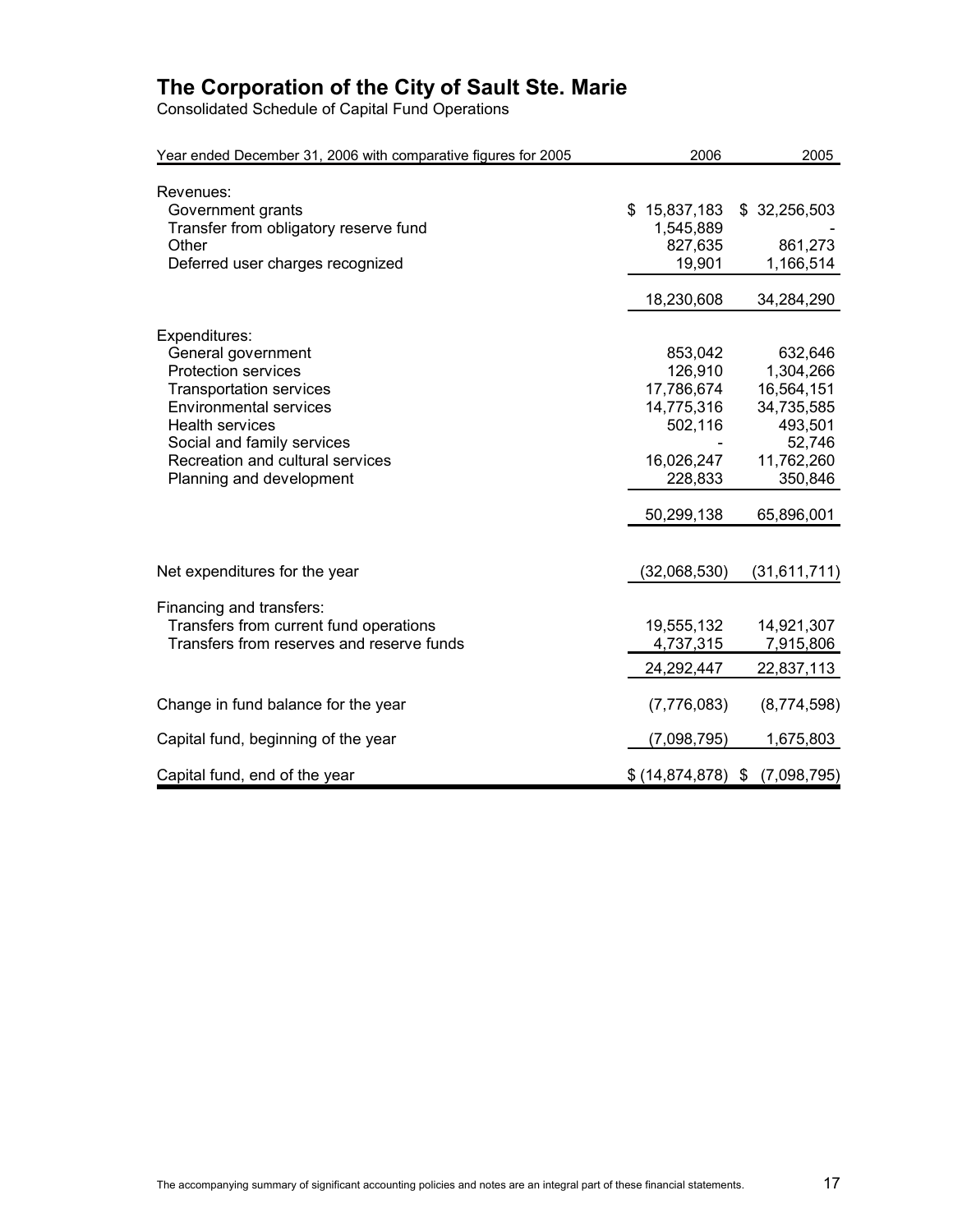Consolidated Schedule of Reserves and Reserve Funds

| Year ended December 31, with comparative figures for 2005                                                                                                                                                                        | 2006                                                                                     | 2005                                                                                    |
|----------------------------------------------------------------------------------------------------------------------------------------------------------------------------------------------------------------------------------|------------------------------------------------------------------------------------------|-----------------------------------------------------------------------------------------|
| Revenues:<br>Investment income<br>Transfer to obligatory reserve fund                                                                                                                                                            | \$<br>699,257                                                                            | \$<br>465,872<br>(20, 472)                                                              |
|                                                                                                                                                                                                                                  | 699,257                                                                                  | 445,400                                                                                 |
| Net transfers from (to) other funds:<br>Transfer from current fund operations<br>Transfer to capital fund operations                                                                                                             | 13,415,346<br>(4,737,315)<br>8,678,031                                                   | 4,208,206<br>(7,915,806)<br>(3,707,600)                                                 |
| Change in balance for the year                                                                                                                                                                                                   | 9,377,288                                                                                | (3,262,200)                                                                             |
| Reserves and reserve funds, beginning of year                                                                                                                                                                                    | 33,458,281                                                                               | 36,720,481                                                                              |
| Reserves and reserve funds, end of the year                                                                                                                                                                                      | \$42,835,569                                                                             | \$33,458,281                                                                            |
| Analyzed as follows:                                                                                                                                                                                                             |                                                                                          |                                                                                         |
| Reserves set aside for specific purpose by Council:<br>Working capital<br>Acquisition of fixed assets<br><b>Construction projects</b><br>Planning and development<br>Parking facilities<br>Other programs<br>Waste disposal site | \$<br>2,161,007<br>2,725,296<br>138,431<br>827,733<br>215,373<br>13,237,465<br>5,029,421 | \$<br>2,161,007<br>2,766,545<br>191,689<br>962,433<br>232,121<br>5,384,404<br>5,038,515 |
|                                                                                                                                                                                                                                  | 24,334,726                                                                               | 16,736,714                                                                              |
| Reserve funds set aside for specific purpose by Council:<br>Sewage plants<br>Cemetery development<br>Industrial land<br>Property purchases<br>Hospital development<br>Other programs                                             | 1,110,142<br>1,566,903<br>39,526<br>522,979<br>15,169,576<br>91,717<br>18,500,843        | 1,072,644<br>1,916,032<br>38,191<br>635,804<br>12,970,275<br>88,621<br>16,721,567       |
| Reserves and reserve funds, end of the year                                                                                                                                                                                      | \$42,835,569                                                                             | \$33,458,281                                                                            |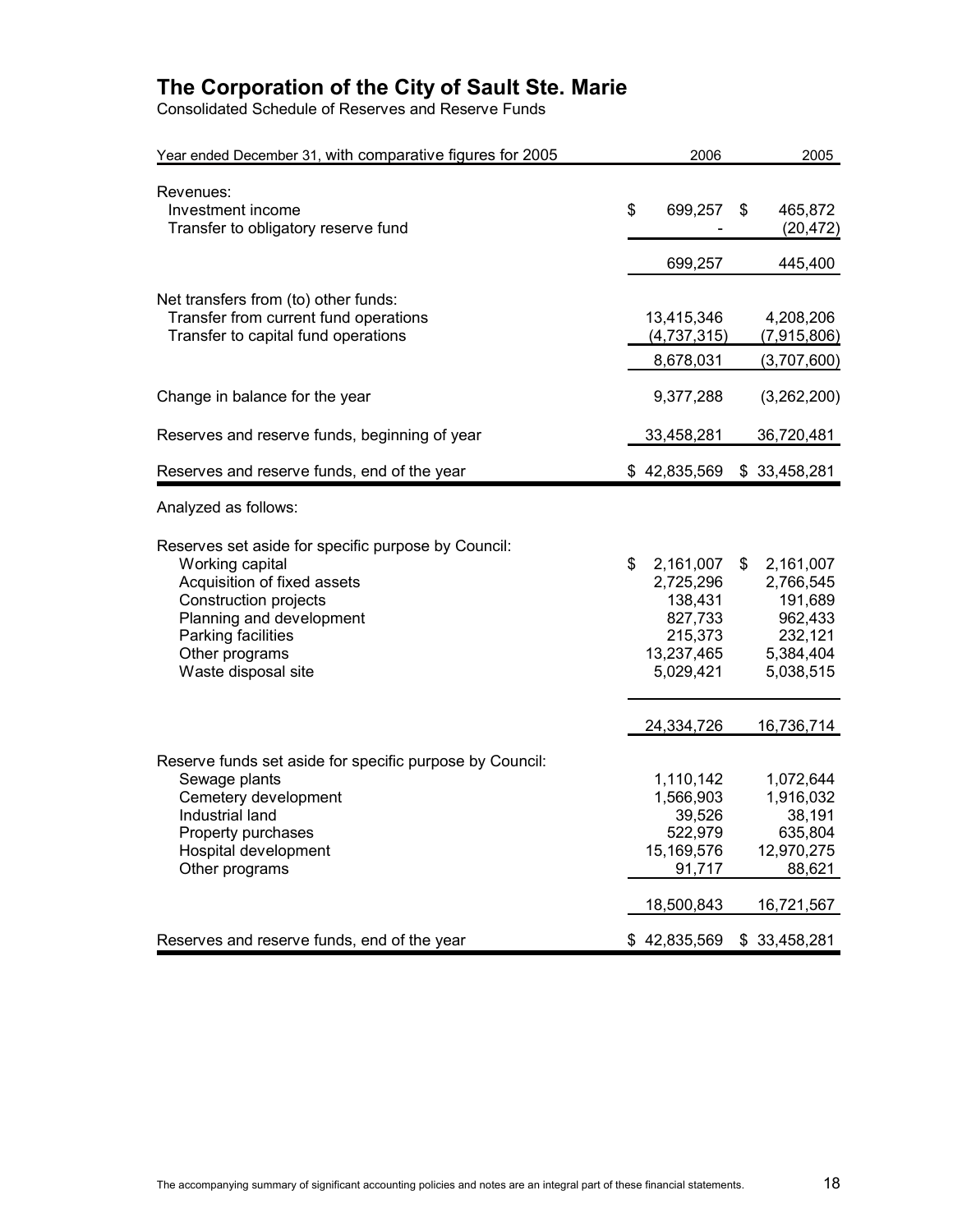Trust Funds Financial Statements

# **The Corporation of the City of Sault Ste. Marie**

For the year ended December 31, 2006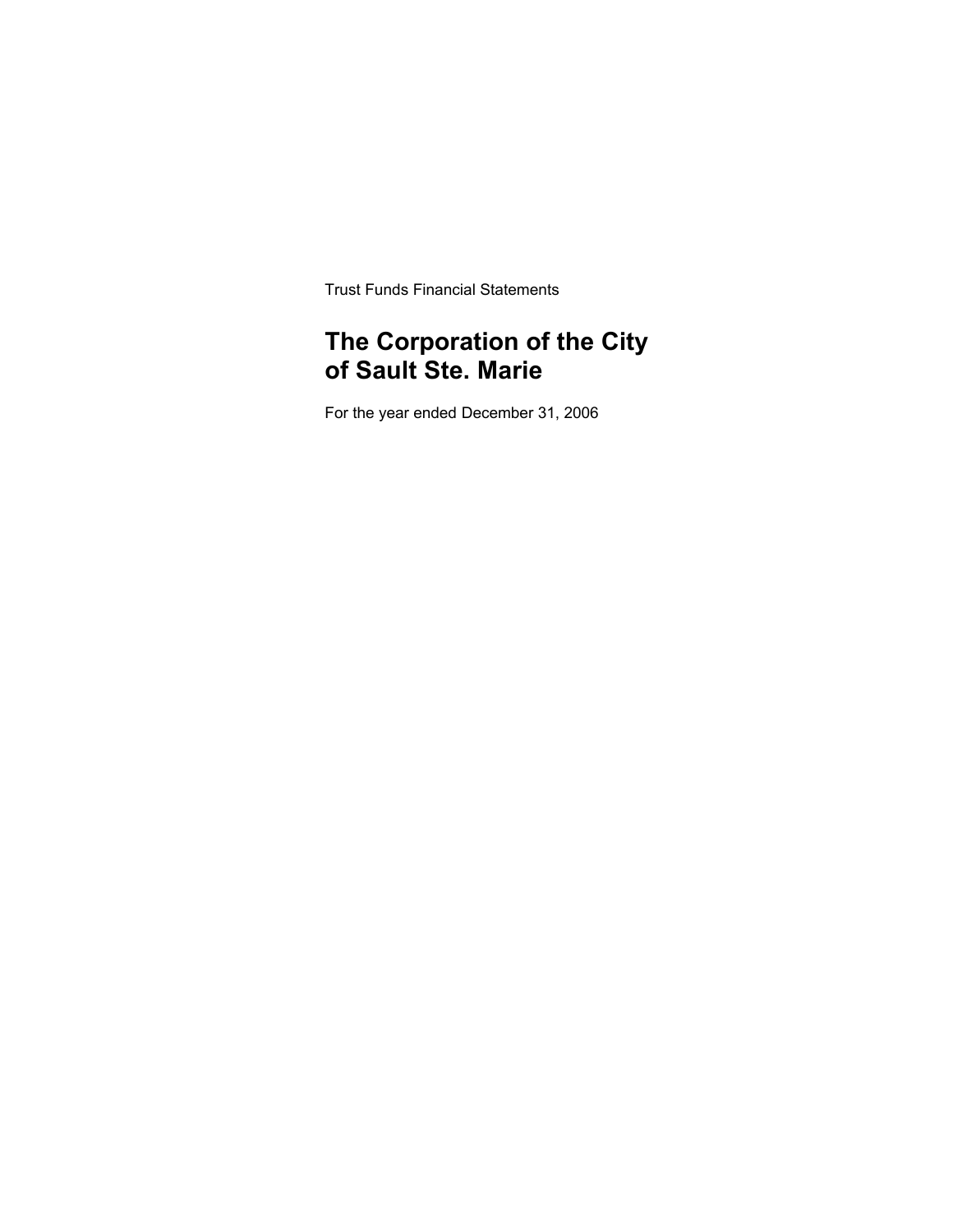# **Auditors' Report**

To the Members of Council, Inhabitants and Ratepayers of the The Corporation of the City of Sault Ste. Marie

We have audited the statement of financial position of the trust funds of The Corporation of the City of Sault Ste. Marie as at December 31, 2006 and the statement of continuity of the trust funds for the year then ended. These financial statements are the responsibility of the City's management. Our responsibility is to express an opinion on these financial statements based on our audit.

We conducted our audit in accordance with Canadian generally accepted auditing standards. Those standards require that we plan and perform an audit to obtain reasonable assurance whether the financial statements are free of material misstatement. An audit includes examining, on a test basis, evidence supporting the amounts and disclosures in the financial statements. An audit also includes assessing the accounting principles used and significant estimates made by management, as well as evaluating the overall financial statement presentation.

In our opinion, these financial statements present fairly, in all material respects, the financial position of the trust funds of The Corporation of the City of Sault Ste. Marie as at December 31, 2006 and the continuity of the trust funds for the year then ended in accordance with Canadian generally accepted accounting principles.

The comparative figures for December 31, 2005 were audited by another firm of chartered accountants.

Chartered Accountants, Licensed Public Accountants

Sault Ste. Marie, Canada April 5, 2007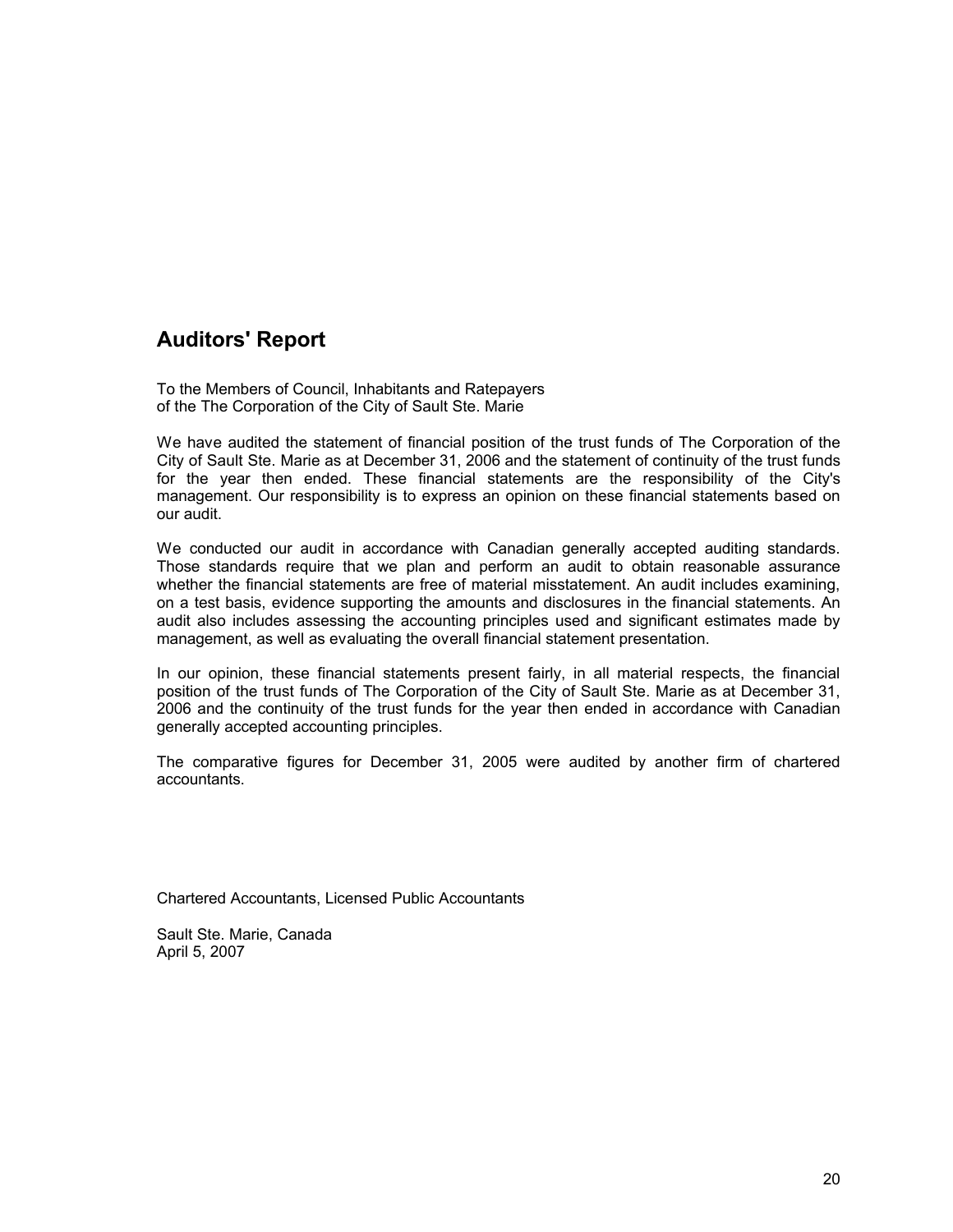Trust Funds Statement of Financial Position

| December 31, 2006, with comparative figures for 2005                                              |                          |                       |                |                                           |                          |      |                          |                        |      |                                        | 2006                         | 2005                             |
|---------------------------------------------------------------------------------------------------|--------------------------|-----------------------|----------------|-------------------------------------------|--------------------------|------|--------------------------|------------------------|------|----------------------------------------|------------------------------|----------------------------------|
|                                                                                                   | Care and<br>Maintenance  | Pre-need<br>Assurance |                | Ontario Home Renewal Plan<br>Renewal Plan | Ontario Home<br>(Rental) |      | Historic<br><b>Sites</b> | Heritage<br><b>SSM</b> |      | Transit<br><b>Employees</b><br>Pension | Total                        | Total                            |
| <b>Assets</b><br>Cash and investments<br>Receivable from other funds<br>Loans receivable (Note 2) | \$3,945,217<br>(66, 181) | \$1,235,047<br>75,700 | $\mathbb{S}^-$ | 27,446<br>70,415                          | \$<br>,589<br>5,005      | - \$ | 31,068<br>27             | 53,029<br>- \$         |      | \$558,855                              | 5,852,251<br>9,546<br>75,420 | \$5,443,782<br>168,105<br>85,639 |
|                                                                                                   | \$3,879,036              | \$1,310,747           | $\mathbb{S}$   | 97,861                                    | \$<br>6,594              | \$   | 31,095                   | \$53,029               | \$   | 558,855                                | \$5,937,217                  | \$5,697,526                      |
| <b>Liabilities</b><br>Payable to other funds                                                      | \$                       | $-$ \$<br>$\sim$      | \$             | 31,307                                    | \$<br>138                | \$   | 21,966                   | \$                     | - \$ | $\sim$                                 | \$<br>53,411                 | $\mathbb{S}$<br>51,944           |
| <b>Fund Balance</b>                                                                               | 3,879,036                | 1,310,747             |                | 66,554                                    | 6,456                    |      | 9,129                    | 53,029                 |      | 558,855                                | 5,883,806                    | 5,645,582                        |
|                                                                                                   | \$3,879,036              | \$1,310,747           | \$             | 97,861                                    | \$<br>6,594              | \$   | 31,095                   | \$53,029               | S.   | 558,855                                | \$5,937,217                  | \$5,697,526                      |

The accompanying summary of significant accounting policies and notes are an integral part of these financial statements.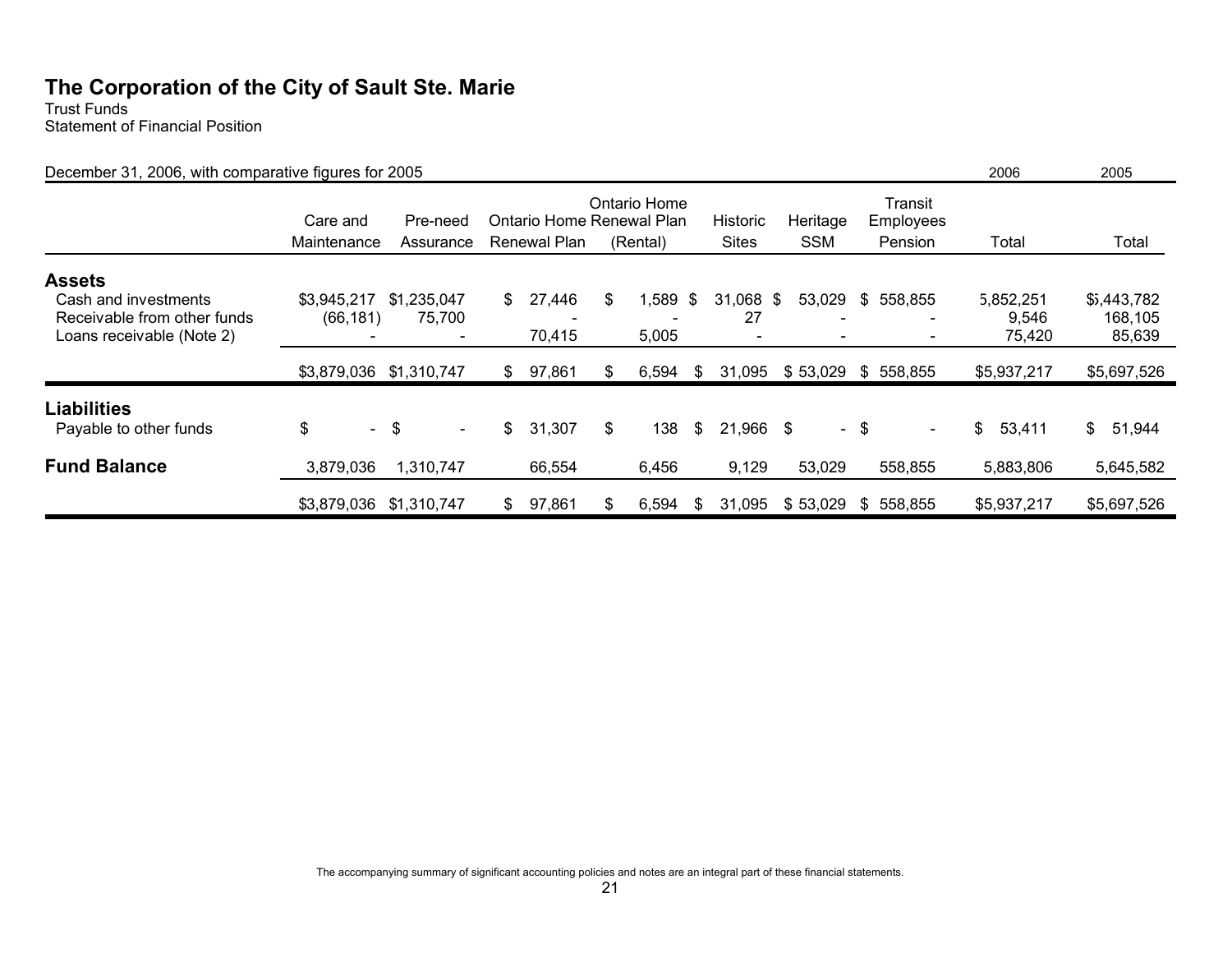Trust Funds Statement of Continuity

| Year ended December 31, 2006, with comparative figures for 2005                                                                            | 2006                    | 2005                                                                                           |                     |                   |                |                              |                                                      |                                       |                                       |
|--------------------------------------------------------------------------------------------------------------------------------------------|-------------------------|------------------------------------------------------------------------------------------------|---------------------|-------------------|----------------|------------------------------|------------------------------------------------------|---------------------------------------|---------------------------------------|
|                                                                                                                                            | Care and<br>Maintenance | Ontario Home<br>Ontario Home Renewal Plan<br>Pre-need<br>Renewal Plan<br>(Rental)<br>Assurance |                     |                   |                | Heritage<br><b>SSM</b>       | Transit<br>Employees<br>Pension                      | Total                                 | Total                                 |
| Balance, beginning of the year                                                                                                             | \$3,732,814             | \$1,190,220                                                                                    | 75,741<br>\$.       | 8,619<br>\$       | \$27,975       | \$50,957                     | \$559,256                                            | \$5,645,582                           | \$5,306,943                           |
| Revenue:<br>Capital receipts<br>Interest earned                                                                                            | 146,222<br>187,682      | 75,699<br>44,828                                                                               | 1,509               | 535               | 1,395<br>1,725 | 2,072                        | 17,420                                               | 223,316<br>255,771                    | 378,385<br>189,254                    |
|                                                                                                                                            | 333,904                 | 120,527                                                                                        | 1,509               | 535               | 3,120          | 2,072                        | 17,420                                               | 479,087                               | 567,639                               |
| Expenditures:<br>Contributions to revenue fund<br>Transfer to Province of Ontario<br>Transfer to capital project<br>Administration charges | 187,682                 |                                                                                                | 997<br>9,190<br>509 | 88<br>2,560<br>50 | 21,966         | $\qquad \qquad \blacksquare$ | $\blacksquare$<br>$\overline{\phantom{0}}$<br>17,821 | 188,767<br>11,750<br>21,966<br>18,380 | 148,333<br>23,433<br>20,309<br>36,925 |
|                                                                                                                                            | 187,682                 |                                                                                                | 10,696              | 2,698             | 21,966         |                              | 17,821                                               | 240,863                               | 229,000                               |
| Balance, end of the year                                                                                                                   | \$3,879,036             | \$1,310,747                                                                                    | 66,554<br>\$        | 6,456<br>\$       | \$9,129        | \$53,029                     | \$558,855                                            | \$5,883,806                           | \$5,645,582                           |

The accompanying summary of significant accounting policies and notes are an integral part of these financial statements.